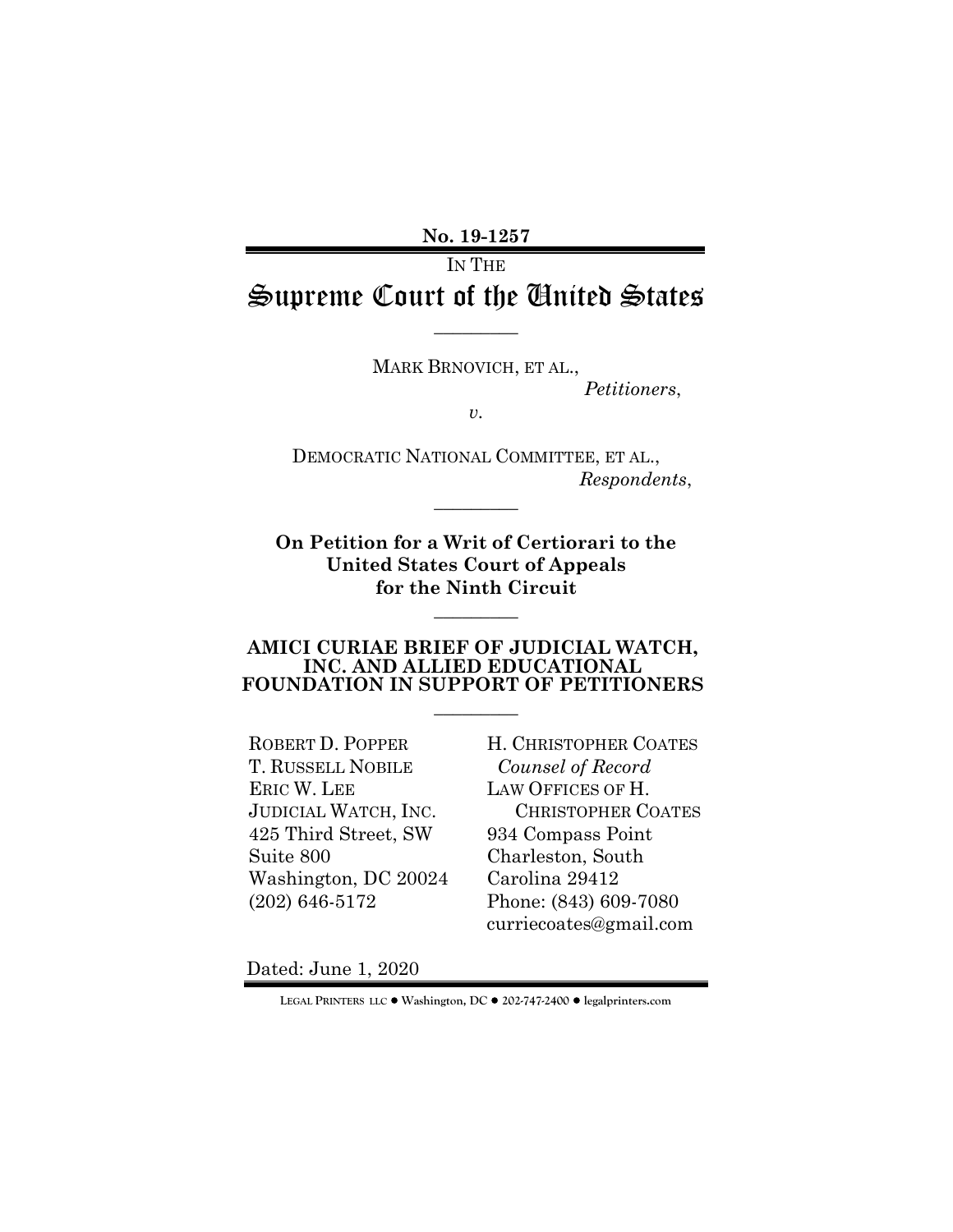#### **TABLE OF CONTENTS**

| INTERESTS OF THE AMICI CURIAE1 |  |
|--------------------------------|--|
| RELEVANT FEDERAL STATUTE 2     |  |
|                                |  |
|                                |  |

THE NINTH CIRCUIT ERRED BECAUSE ITS FINDINGS OF DISCRIMINATORY RESULTS UNDER SECTION 2 OF THE VRA WERE NOT SUPPORTED BY EVIDENCE THAT THE CHALLENGED VOTING PROCEDURES CAUSED RACIAL MINORITIES TO HAVE LESS OPPORTUNITY TO PARTICIPATE IN THE POLITICAL PROCESS AND TO ELECT REPRESENTATIVES OF THEIR CHOICE.............. 6

- I. Courts Use A Two-Step Framework In Analyzing Whether A Section 2 Results Claim Has Been Proven. ............................................. 6
- II. There Are Substantial Conflicts Within and Among The Circuits Regarding The Appropriate Way To Determine Whether The Two-Step Test Has Been Satisfied. ................. 8
- III. Plaintiffs Failed To Prove That Arizona's Outof-Precinct (OOP) Rule Caused Minority Voters To Have Less Opportunity To Participate In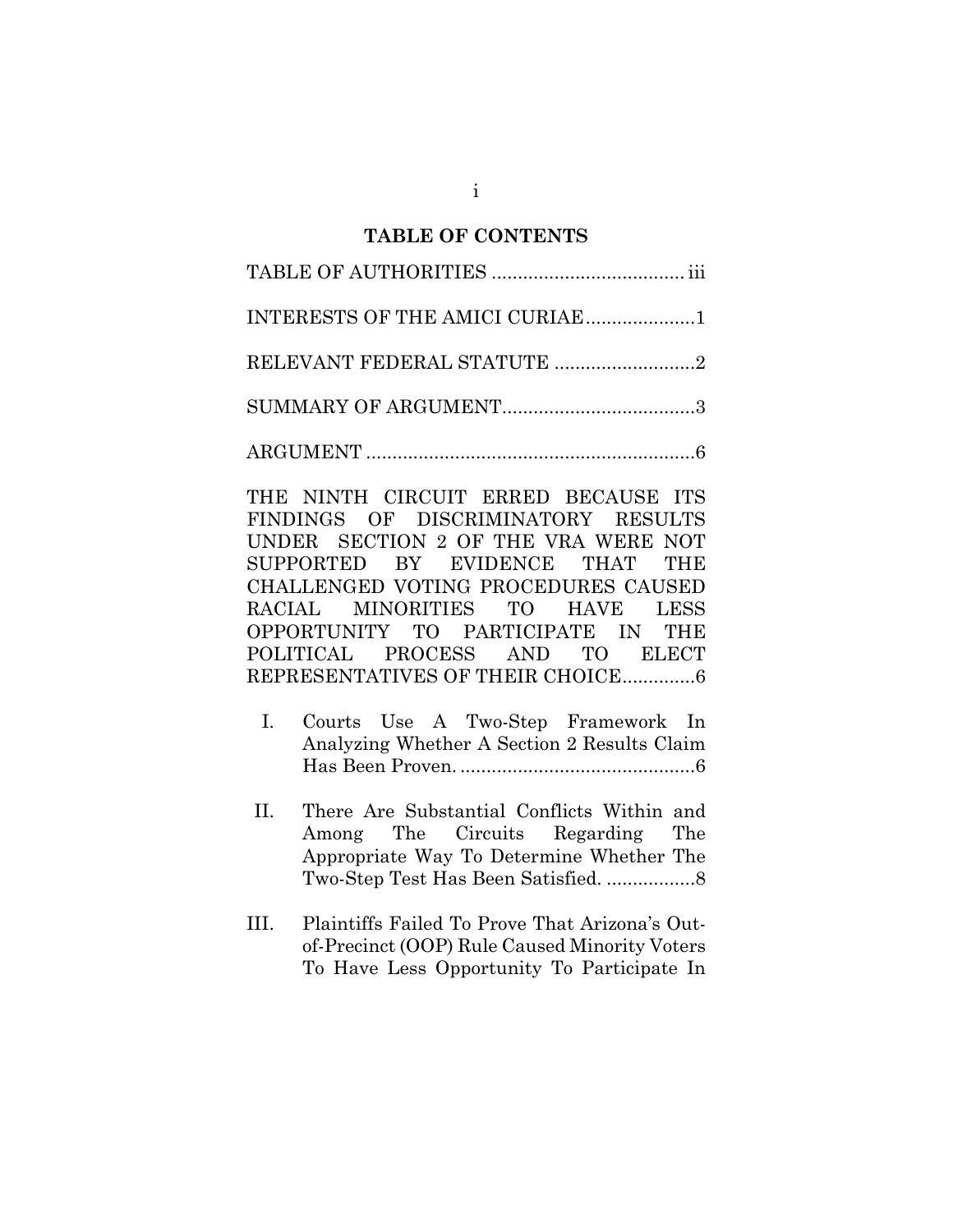| The Political Process And To Elect |  |  |
|------------------------------------|--|--|
|                                    |  |  |

IV. Plaintiffs Failed To Prove That Arizona's H.B. 2023 Procedure That Restricts Ballot Collection and Delivery By Third Parties Caused Minority Voters To Have Less Opportunity To Participate In The Political Process And To Elect Representatives Of Their Choice. .............................................................19

|--|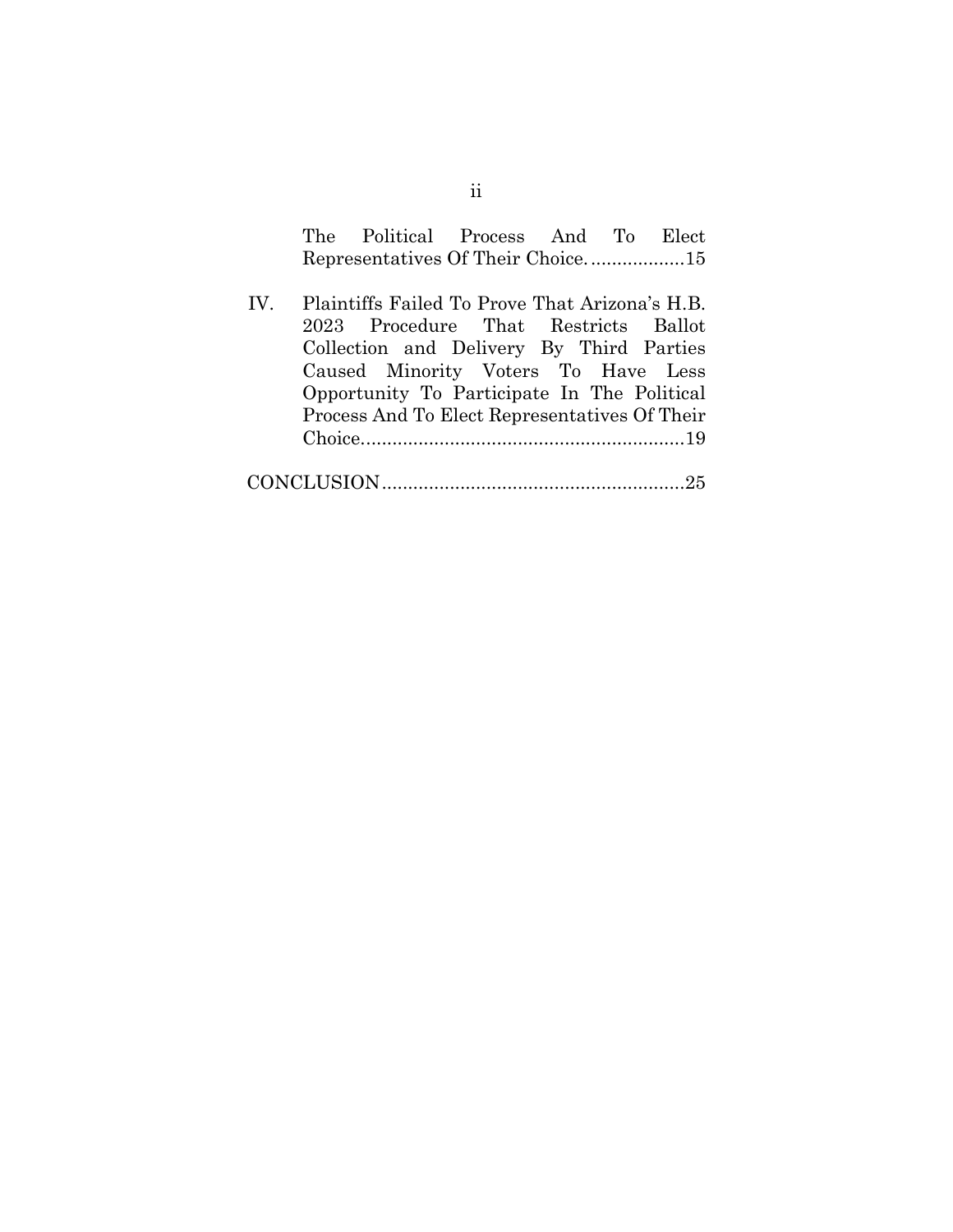# **TABLE OF AUTHORITIES**

| Cases<br>Page(s)                                                                         |
|------------------------------------------------------------------------------------------|
|                                                                                          |
| Crawford v. Marion Cnty. Election Bd.,                                                   |
| Democratic Nat'l Comm. v. Hobbs,                                                         |
| Democratic Nat'l Comm. v. Reagan,                                                        |
| Democratic Nat'l Comm. v. Reagan,<br>329 F. Supp. 3d 824 (D. Ariz. 2018)4, 17            |
| Frank v. Walker, 768 F.3d 744 (7th Cir. 2014)10, 11                                      |
| Gonzalez v. Arizona,<br>677 F.3d 383 (9th Cir. 2012) 13, 14, 21                          |
| Husted v. Ohio State Conference of NAACP,                                                |
| <i>Irby v. Va. State Bd. of Elections,</i>                                               |
| League of Women Voters of N.C. v. North Carolina,<br>769 F.3d 224 (4th Cir. 2014) 11, 12 |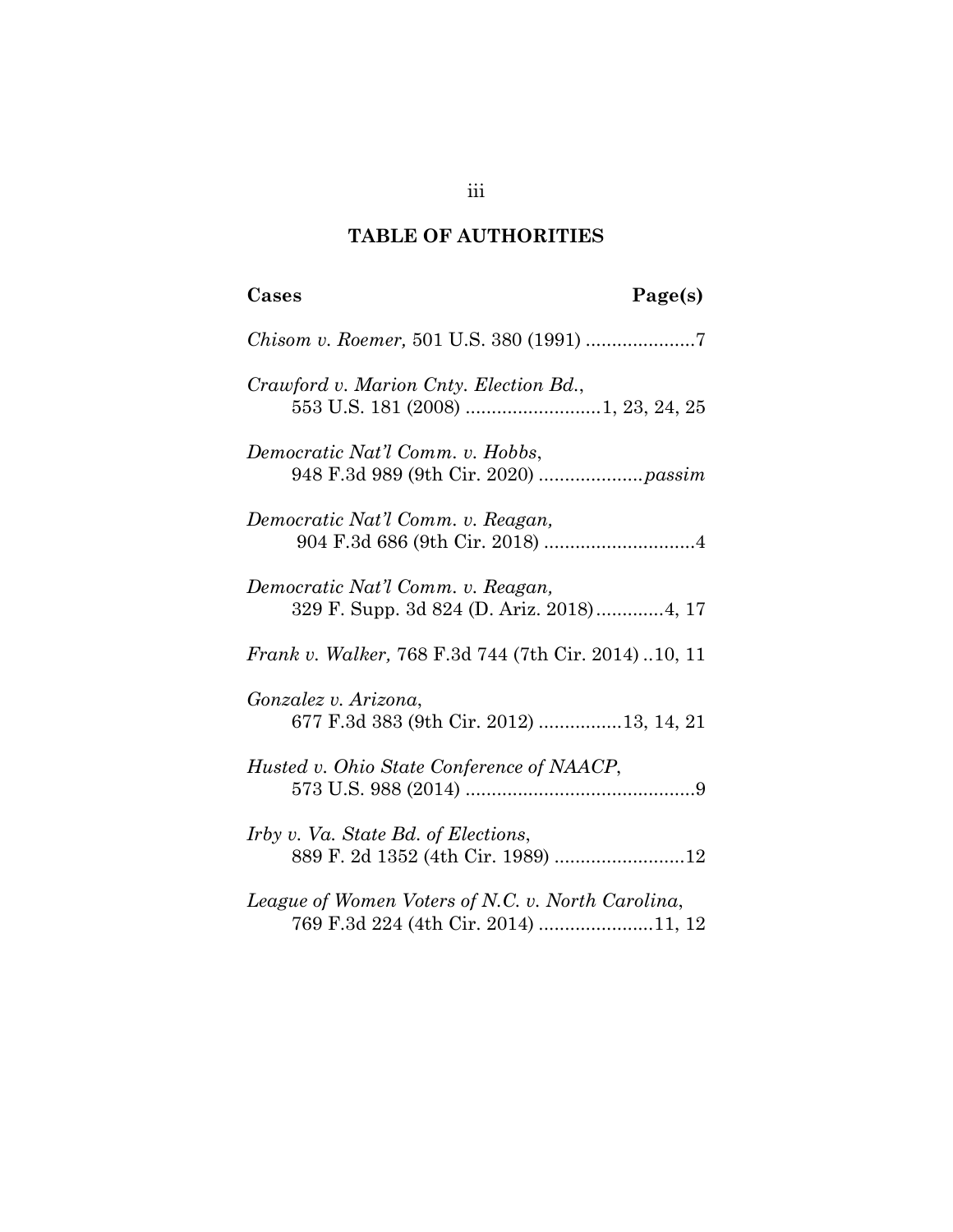| Lee v. Va. State Bd. of Elections,                                                                               |
|------------------------------------------------------------------------------------------------------------------|
| North Carolina v. N.C. State Conf. of the NAACP,                                                                 |
| Ohio Democratic Party v. Husted,<br>834 F.3d 620 (6th Cir. 2016) 2, 7, 9, 10                                     |
| Ohio State Conference of NAACP v. Husted,                                                                        |
| Ohio State Conference of NAACP v. Husted,<br>2014 U.S. App. LEXIS 24472                                          |
| Ruiz v. City of Santa Maria,                                                                                     |
| Smith v. Salt River Project Agricultural<br>Improvement & Power District,<br>109 F.3d 586 (9th Cir. 1997) 14, 21 |
| Thornburg v. Gingles, 478 U.S. 30 (1986)passim                                                                   |
| <i>Veasey v. Abbott, 830 F.3d 216 (5th Cir. 2016) 13</i>                                                         |
| <b>Federal Statutes</b>                                                                                          |
|                                                                                                                  |
| <b>Other Authorities</b>                                                                                         |
|                                                                                                                  |

iv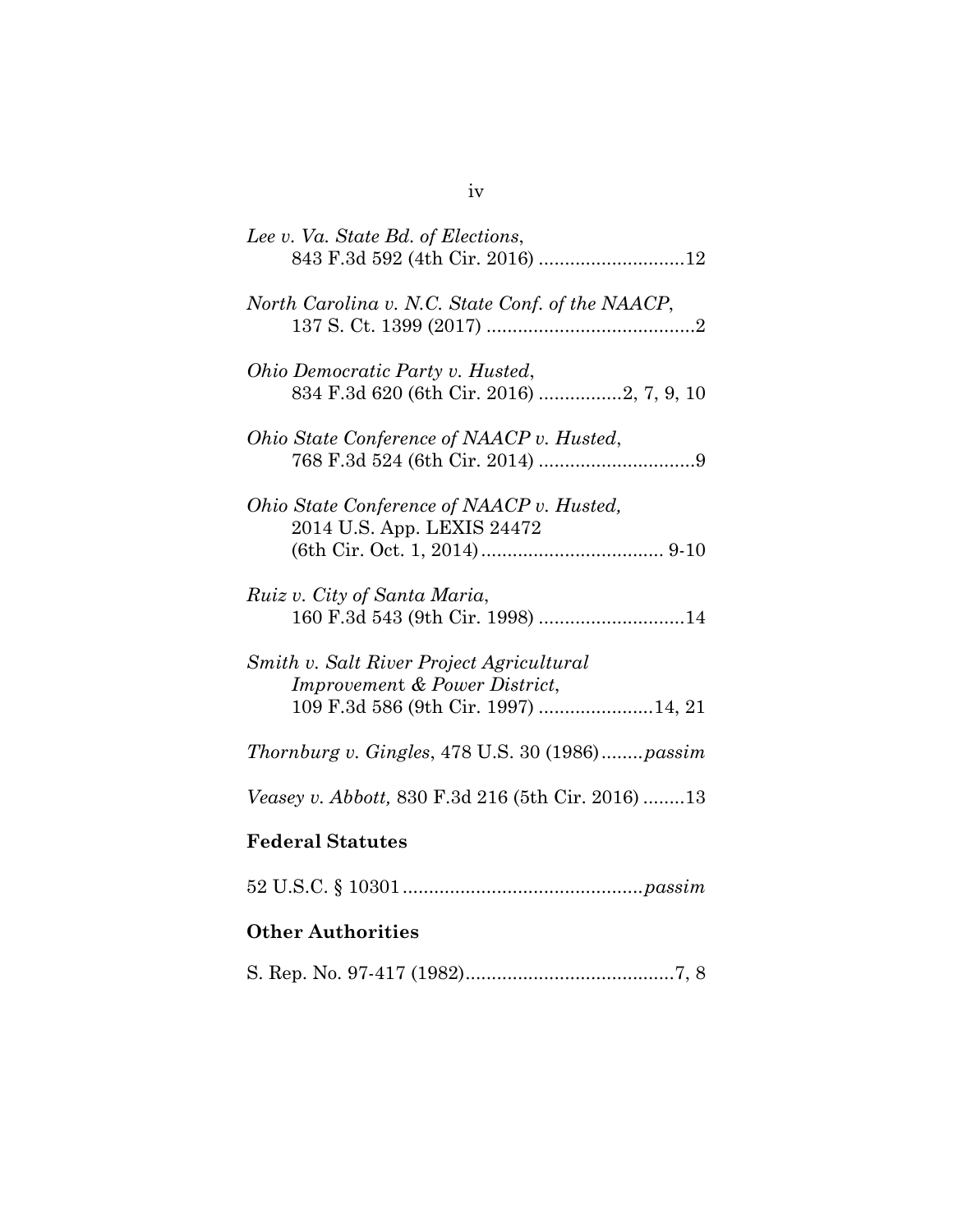"Election Fraud in North Carolina Leads to New Charges for Republican Operative,"<br>The New York Times, ave *The New York Times*, available at https://www.nytimes.com/2019/07/30/us/mccrae -dowless-indictment.html................................. 24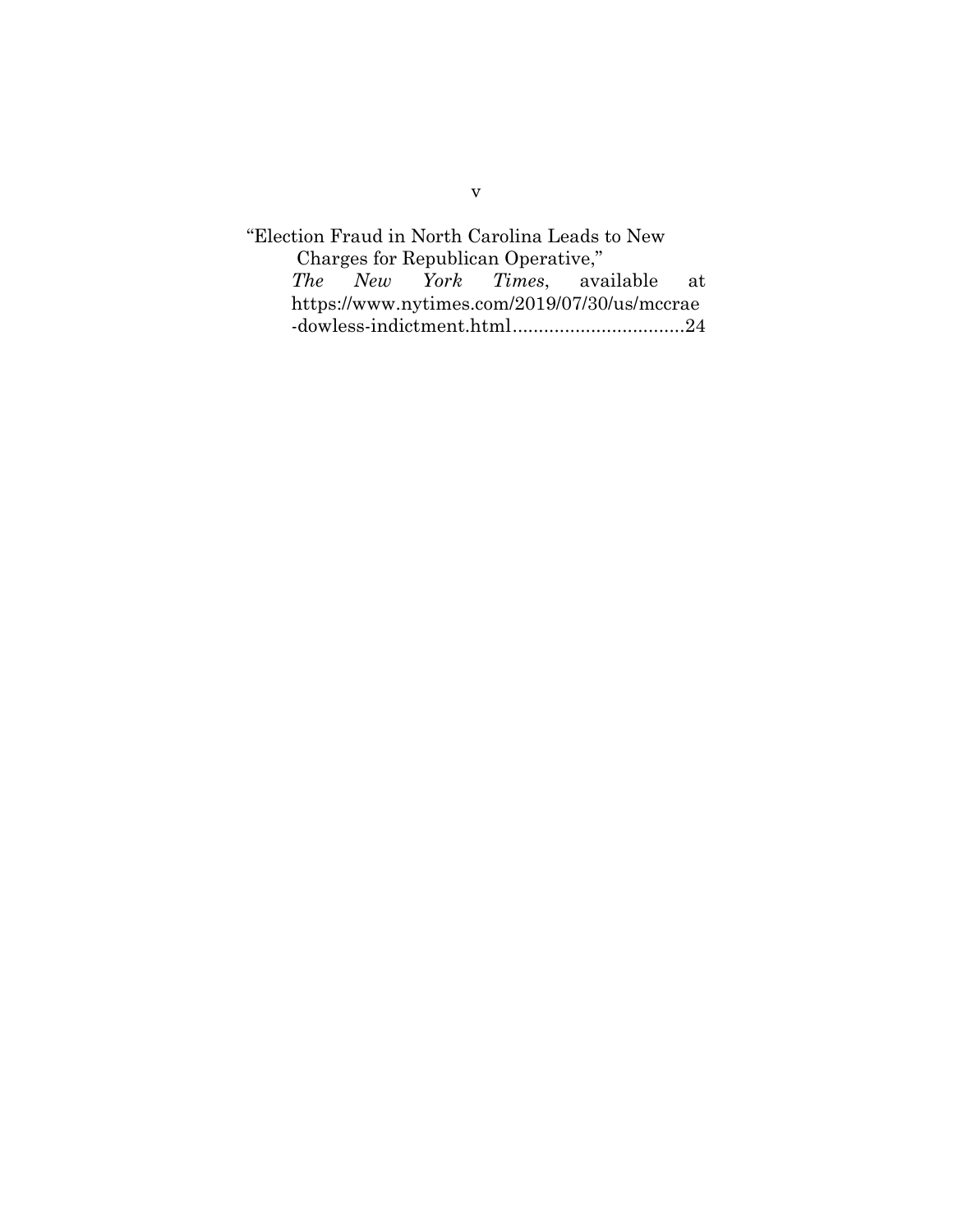## **IDENTITY AND INTERESTS OF AMICI CURIAE[1](#page-6-0)**

Judicial Watch, Inc. ("Judicial Watch") is a non-partisan, public interest organization headquartered in Washington, D.C. Founded in 1994, Judicial Watch seeks to promote accountability, transparency and integrity in government, and fidelity to the rule of law. Judicial Watch regularly files amicus curiae briefs and lawsuits related to these goals.

As part of its election integrity mission, Judicial Watch has a substantial interest in the proper enforcement of Section 2 of the Voting Rights Act (VRA), 52 U.S.C. § 10301(a) and (b). After this Court's decision in *Crawford v. Marion Cnty. Election Bd.*, 553 U.S. 181 (2008), upholding Indiana's voter identification law, election integrity laws, like Arizona's laws here, have been increasingly subject to challenge under Section 2 of the VRA.

The Allied Educational Foundation ("AEF") is a nonprofit charitable and educational foundation based in Englewood, New Jersey. Founded in 1964, AEF is dedicated to promoting education in diverse areas of study. AEF regularly files amicus curiae

<span id="page-6-0"></span><sup>1</sup> Judicial Watch states that no counsel for a party to this case authored this brief in whole or in part; and no person or entity, other than amici and their counsel, made a monetary contribution intended to fund the preparation and submission of this brief. Judicial Watch sought and obtained the consent of all parties to the filing of this amici curiae brief.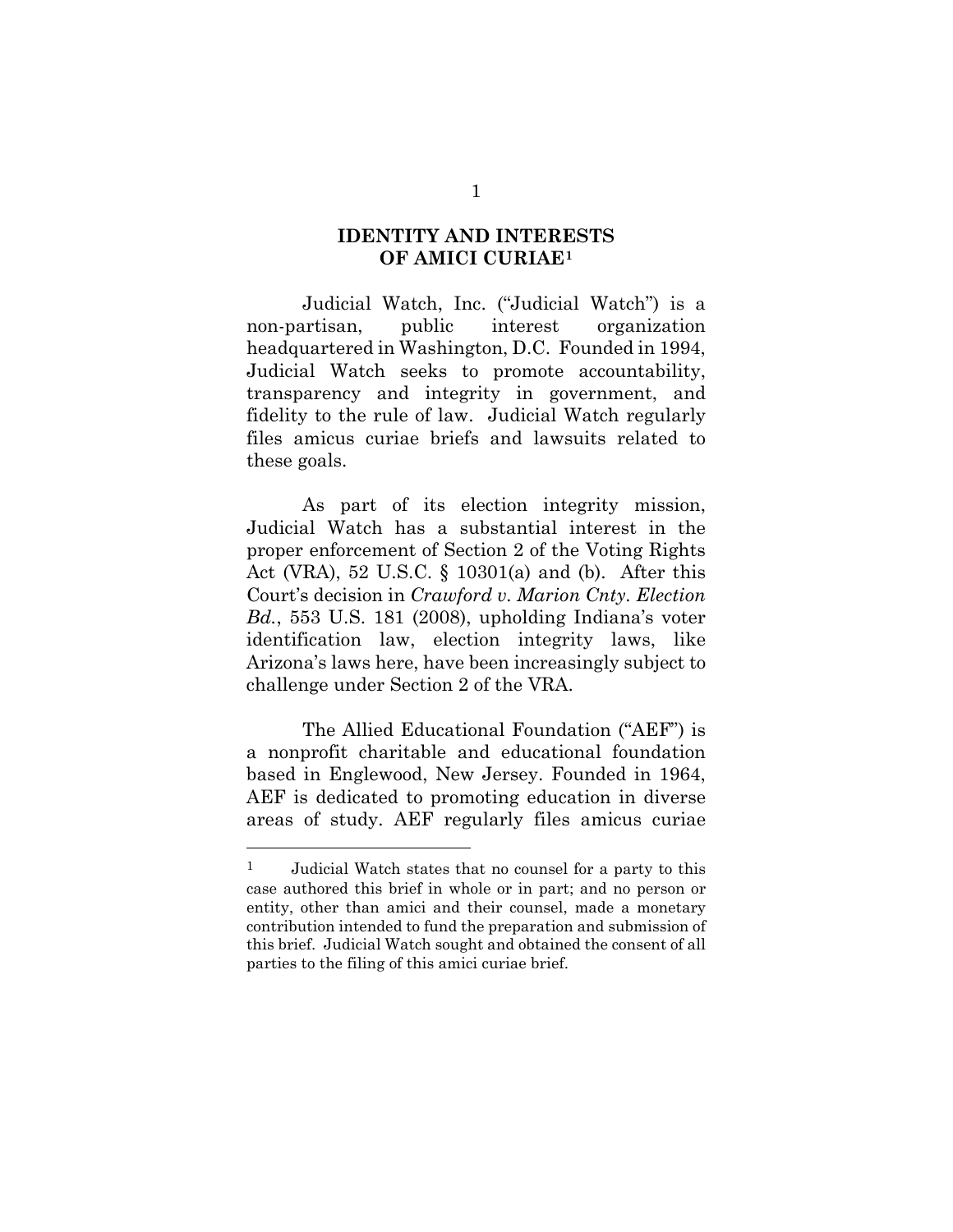briefs as a means to advance its purpose and has appeared as an amicus curiae in this Court on many occasions.

Amici have submitted several briefs before district courts, courts of appeals, and this Court, regarding the proper role of Section 2 in vote denial cases. *See* Brief of Amici Curiae Judicial Watch, Inc. and Allied Educational Foundation, *Ohio Democratic Party v. Husted*, No. 16-3561, Dkt. Entry 43 (6th Cir.) (Section 2 challenge to Ohio's early voting policy); *North Carolina v. N.C. State Conf. of the NAACP*, 137 S. Ct. 1399 (2017) (No. 16-833) (Section 2 challenge to North Carolina election laws). Since courts of appeals have gone different ways on the issue, including the Ninth Circuit here, this Court's intervention is desperately needed.

For the foregoing reasons*,* amici respectfully request this Court grant petitioners' writ of certiorari.

#### **RELEVANT FEDERAL STATUTE**

Section 2 of the VRA, as amended in 1982, provides,

> (a) No voting qualification or prerequisite to voting or standard, practice or procedure shall be imposed or applied by any state or political subdivision in a manner which results in a denial or abridgement of the right of any citizen of the United States to vote on account of race or color, or in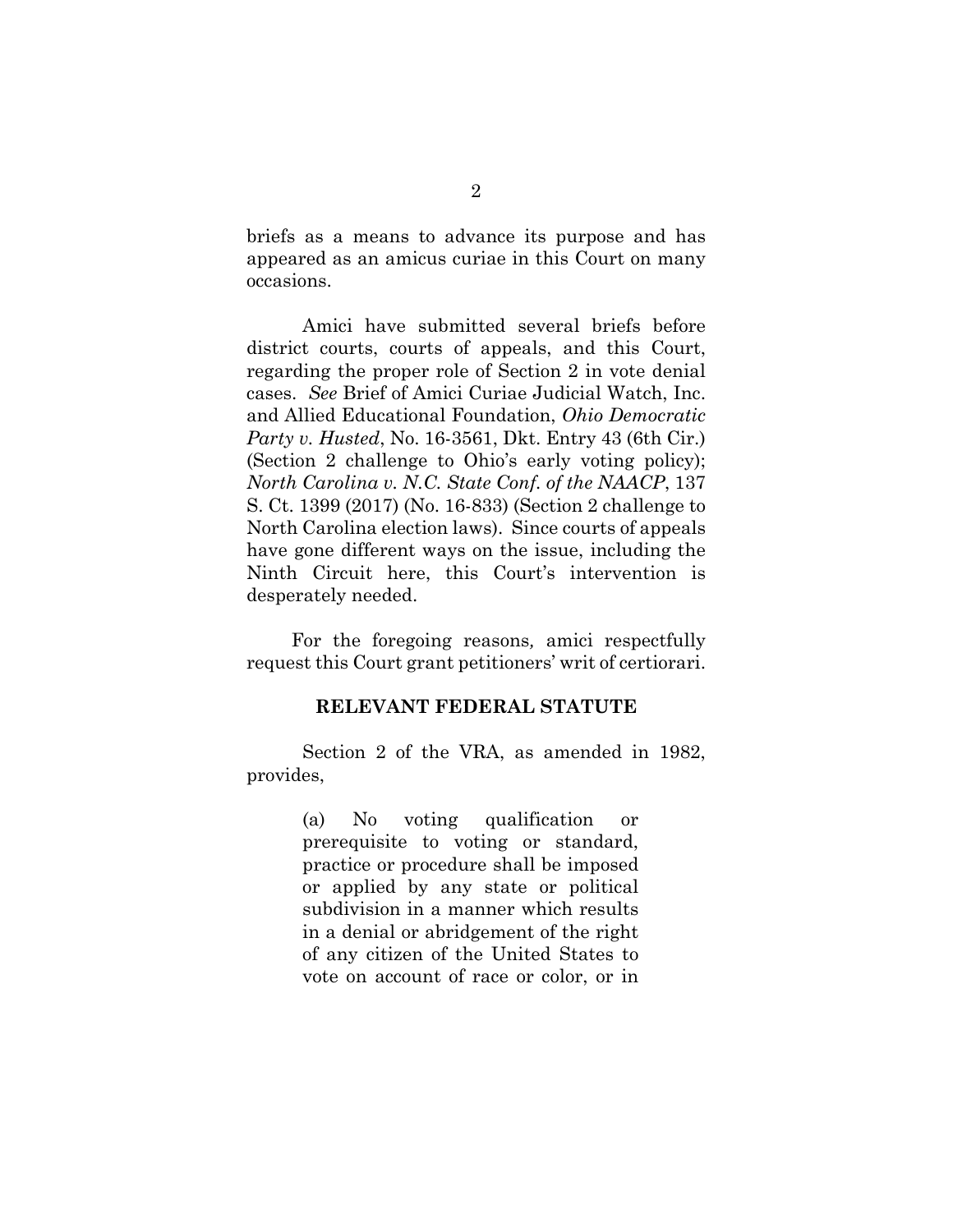contravention of the guarantees set forth in section 10303(f)(2) of this title, as provided in subsection.

(b) A violation of subsection (a) is established if, based on the totality of circumstances it is shown that the political processes leading to nomination or election in the State or political subdivision are not equally open to participation by members of a class of citizens protected by subsection (a) in that its members *have less opportunity than other members of the electorate to participate in the political process and to elect representatives of their choice*: *Provided*, That nothing in this section establishes a right to have members of a protected class elected in numbers equal to their proportion in the population.

52 U.S.C. Section 10301 (emphasis added).

#### **SUMMARY OF ARGUMENT**

In this brief, the arguments presented are focused upon Plaintiffs' statutory claims under the Voting Rights Act (VRA) that arise under Section 2's discriminatory results standard.

In this case, Plaintiffs challenged two of Arizona's neutral regulations designed to protect the integrity of its elections: restrictions on "out-of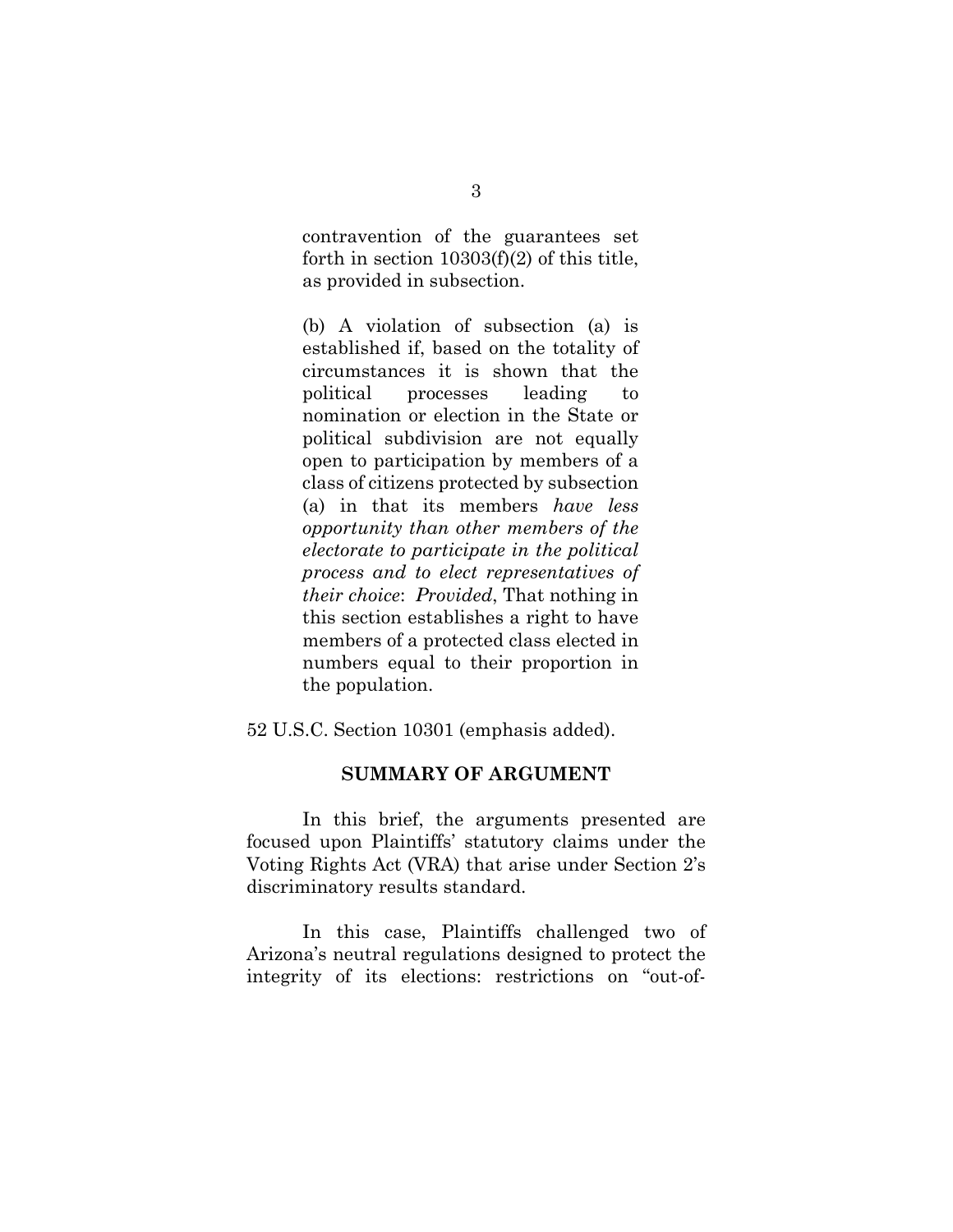precinct" (OOP) voting and the third-party collection and delivery of early ballots. Plaintiffs alleged a host of violations of federal statutory and constitutional provisions, including violations of both the discriminatory results and intent standards of Section 2 of the VRA. After a 10-day bench trial in which seven expert witnesses and thirty-three lay witnesses were heard, the district court ruled in favor of Arizona on all claims. *Democratic Nat'l Comm. v. Reagan,* 329 F. Supp. 3d 824, 833-38 (D. Ariz. 2018). The Ninth Circuit panel affirmed. *Democratic Nat'l Comm. v. Reagan,* 904 F.3d 686 (9th Cir. 2018).

But the Ninth Circuit reversed. In a sharply divided en banc decision, it found that Arizona's OOP and third-party ballot collection laws were enacted with discriminatory purpose and had discriminatory results, in violation of Section 2. *Democratic Nat'l Comm. v. Hobbs*, 948 F.3d 989, 998 (9th Cir. 2020) (*Hobbs*). Instead of analyzing whether Arizona's election laws *caused* less opportunity to participate in the political process, the Ninth Circuit adopted the faulty argument that disparate impact plus Senate Factor evidence is sufficient to show a Section 2 violation.

In applying Section 2's results standard in vote denial cases, courts have developed a two-step analysis. First, courts ask whether the evidence indicates that the challenged voting procedures have *caused* minority voters to have "less opportunity to participate in the political process and to elect representatives of their choice." Plaintiffs utterly failed to adduce evidence that satisfied this Step One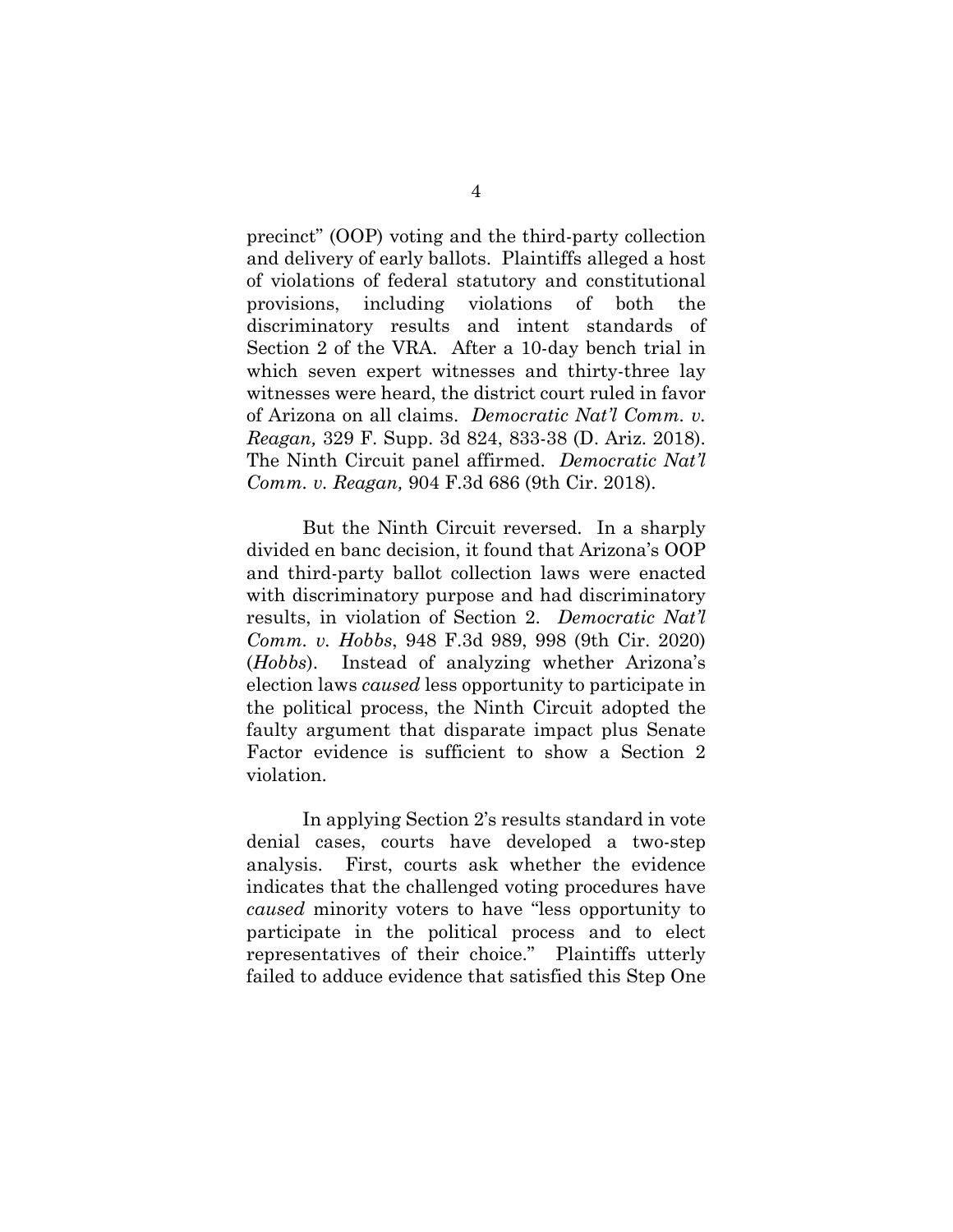requirement of causation, *i.e.*, that the challenged voting procedure *caused* minorities to have less opportunity to participate in the political process and to elect representatives of their choice.

Instead, Plaintiffs showed Arizona's laws had a disparate impact upon minority voters in comparison to white voters. That is to say, the evidence showed that more minorities than whites voted OOP and whites relied less on third parties to collect and deliver their early ballots than non-whites. But in a Section 2 "results" case, disparate impact alone is *not* sufficient to show a violation. In light of this failure of proof, Plaintiffs in this case did not satisfy the Step One causation requirement, and because of this, their Section 2 discriminatory results claims must fail.

The Ninth Circuit erred when it proceeded to the next step of the Section 2 analysis, determining whether the Senate Factors provide evidence of discriminatory results. In a Section 2 "results" case, courts may only look to the Senate Factors if they first find causation. But the Ninth Circuit strayed far from this two-step process by inquiring whether there was a relationship between the challenged procedures and the social and historical conditions that are described in the Senate Factors without first finding causation. In doing so, the en banc majority determined that Senate Factors, weighed in the "totality of the circumstances," favor Plaintiffs, and then held that the evidence of disparate impact of the challenged procedures *plus* Senate Factor evidence proved that the challenged procedures violated Section 2's results standard.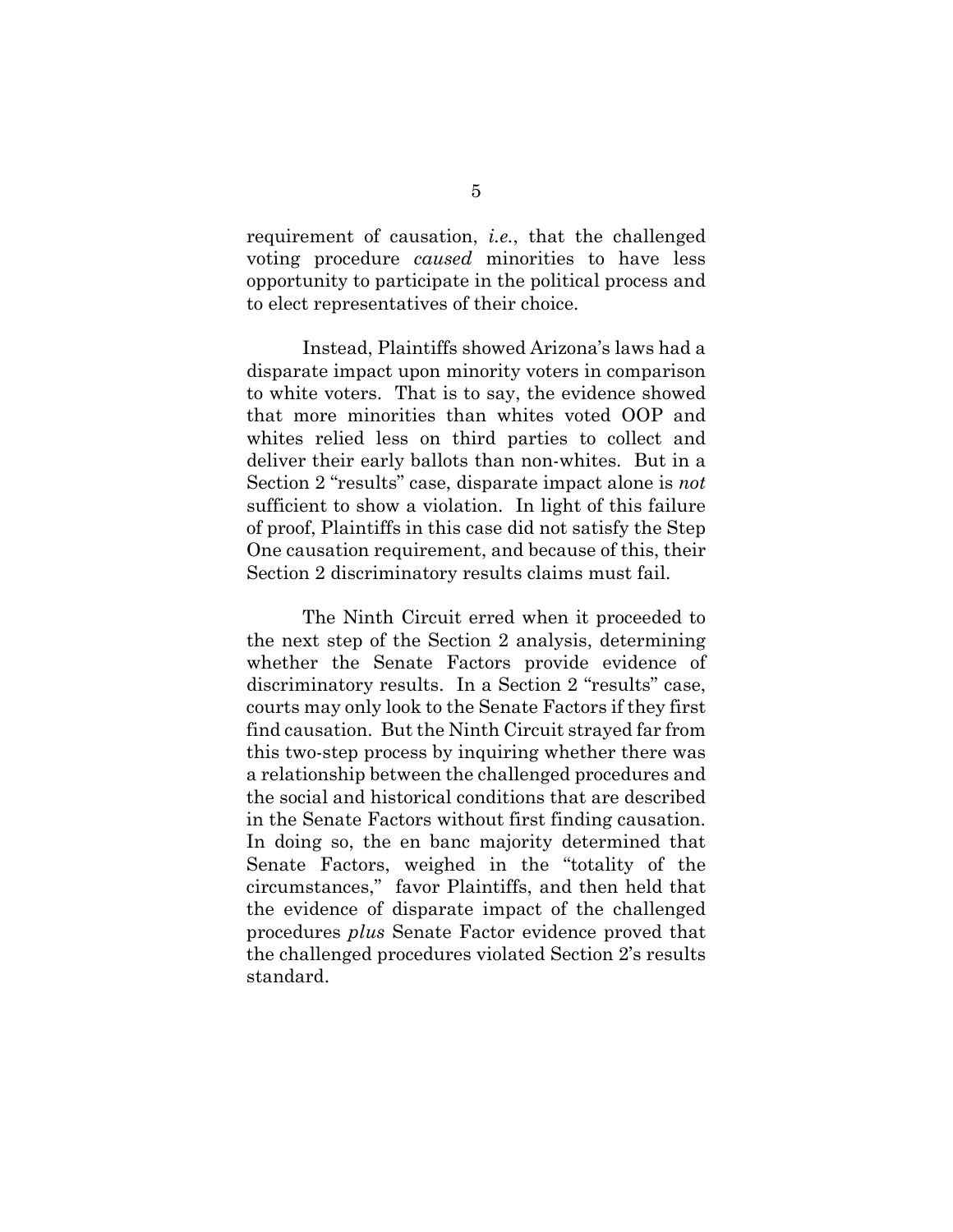The Ninth Circuit's holding is in conflict with several circuits on plaintiffs' burden of proof to show a violation of Section 2's results standard, and the method of doing so. Specifically, these conflicts concern whether plaintiffs are first required to prove causation and the analysis courts must use in weighing the Senate Factors. The Court's intervention is needed.

#### **ARGUMENT**

**THE NINTH CIRCUIT ERRED BECAUSE ITS FINDINGS OF DISCRIMINATORY RESULTS UNDER SECTION 2 OF THE VRA WERE NOT SUPPORTED BY EVIDENCE THAT THE CHALLENGED VOTING PROCEDURES CAUSED RACIAL MINORITIES TO HAVE LESS OPPORTUNITY TO PARTICIPATE IN THE POLITICAL PROCESS AND TO ELECT REPRESENTATIVES OF THEIR CHOICE.** 

# **I. Courts Use A Two-Step Framework In Analyzing Whether A Section 2 Results Claim Has Been Proven.**

In determining whether a voting practice or procedure violates Section 2's results standard, courts have developed a two-step analysis. *Hobbs*, 948 F.3d at 1012 (collecting cases). "[T]he first element of the [Section 2](https://advance.lexis.com/search/?pdmfid=1000516&crid=3f343c21-d3d7-4a28-af2a-54ecf539eba5&pdsearchterms=Ohio+Democratic+Party+v.+Husted%2C+834+F.3d+620&pdtypeofsearch=searchboxclick&pdsearchtype=SearchBox&pdstartin=&pdpsf=&pdqttype=and&pdquerytemplateid=&ecomp=n7d59kk&earg=pdsf&prid=63d0a3d5-7f9b-41ca-b683-f94ae50ab27c) claim requires proof that the challenged standard or practice causally contributes to the alleged discriminatory impact by affording protected group members less opportunity to participate." *Ohio Democratic Party v. Husted*, 834 F.3d 620, 637-38 (6th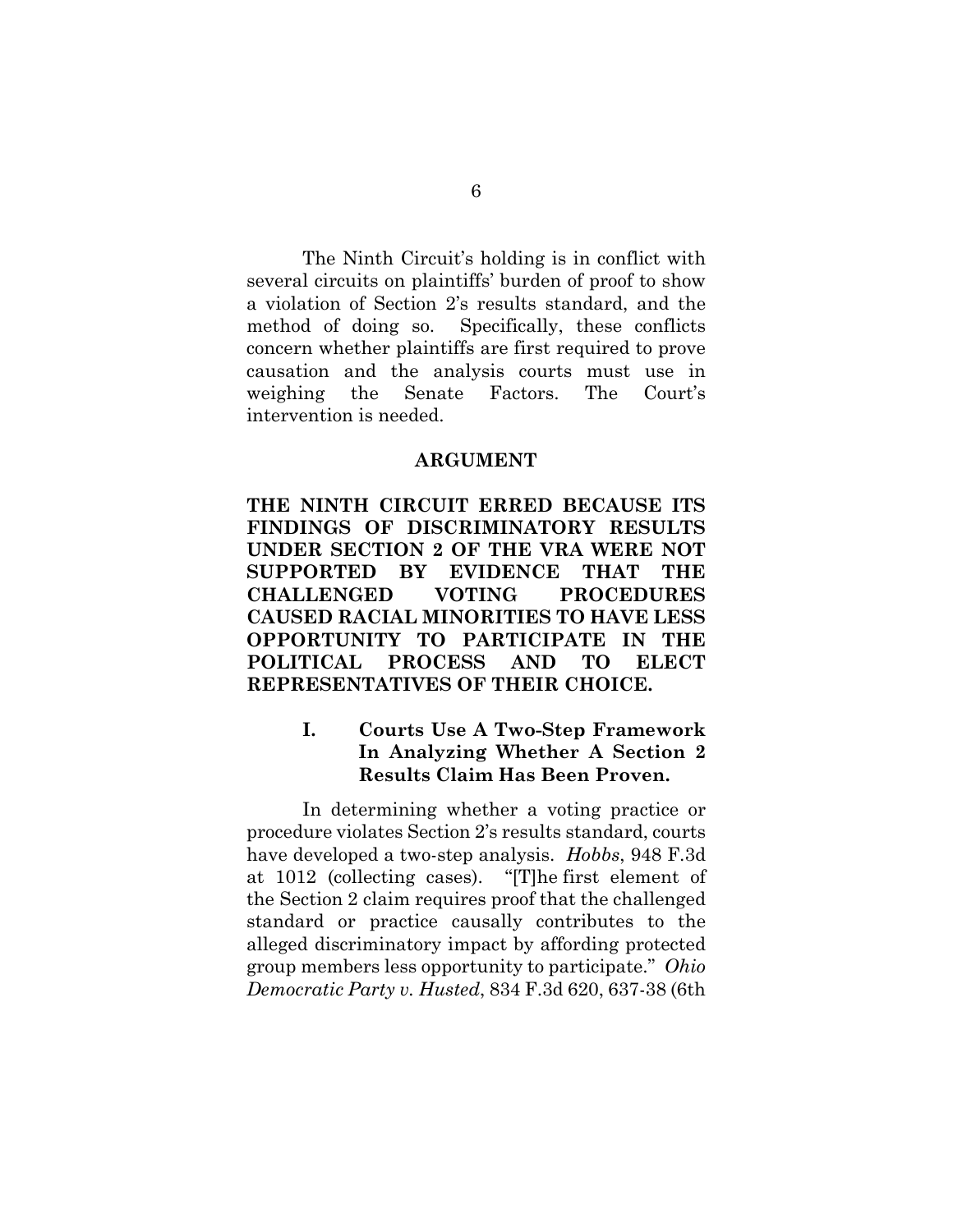Cir. 2016); *see also Chisom v. Roemer,* 501 U.S. 380, 397 (1991). Plaintiffs must show a causal connection between the challenged voting practice and a prohibited discriminatory result. *Hobbs*, 948 F.3d at 1012. Then, and only then, should the court inquire into whether the discriminatory result is linked to "social and historic conditions," set forth in the Senate Factors (S. Rep. No. 97-417) at 28-29 (1982). *Hobbs*, 948 F.3d at 1012-14. If plaintiffs do not carry their burden in showing causation, courts need *not* proceed to analyze the Senate Factors under the "totality of the circumstances." *Id. See also, Husted*, 834 F.3d at 638 ("If this first element is met, the second step comes into play.")

In this case the Ninth Circuit en banc erred in not correctly applying this two-step approach. *Hobbs*, 948 F.3d at 1012. The court correctly noted the first step is to ask whether "as a result of the challenged practice or structure[,] plaintiffs do not have an equal opportunity to participate in the political processes and to elect candidates of their choice." *Id*. (quoting *Thornburg v. Gingles*, 478 U.S. 30, 44 (1986)). If it is determined that the challenged practice causes a lack of equal opportunity for minorities, courts proceed to Step Two and inquire into whether "there is a relationship between the challenged 'standard, practice, or procedure,' . . . and 'social and historical conditions'" as described in the Senate Factors. *Id.* at 1012-14; *see also* (S. Rep. No. 97-417) at 28-29 (1982).[2](#page-12-0)

<span id="page-12-0"></span><sup>2</sup> In Judge O'Scannlain's dissenting opinion he states, "[t]hese [Senate] factors—and the majority's lengthy history lesson . . . simply have no bearing on this case. Indeed, . . . [these portions] of the majority's opinion may properly be ignored as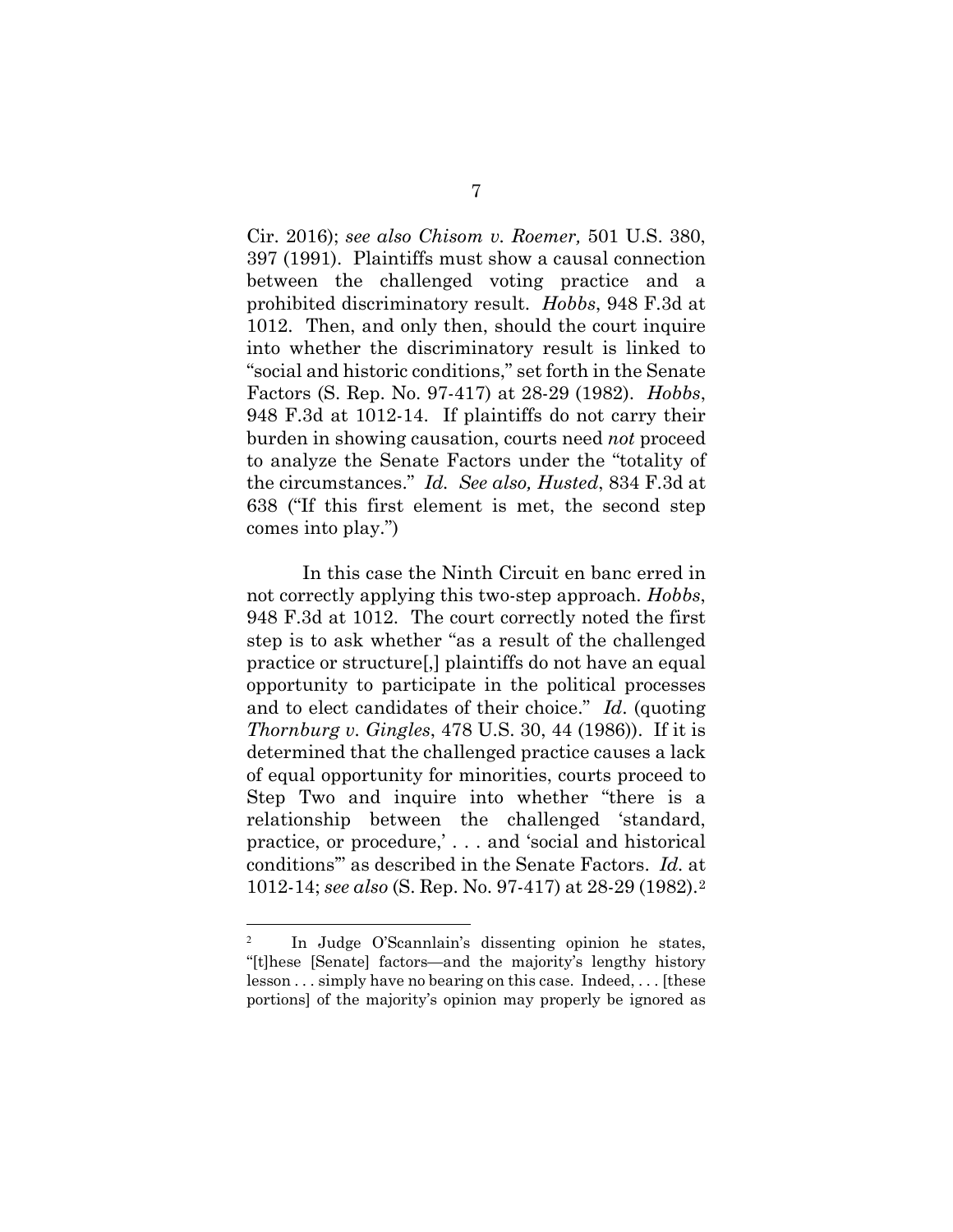However, if it is determined that Step One has not been satisfied, courts do not proceed to Step Two and judgment must be entered for defendants. *Hobbs,* 948 F.3d at 1012. The en banc majority acknowledged the appropriateness of using the two-step analysis here, but then failed, as described in detail below, to require in Step One specific evidence showing that minorities, as a result of the challenged procedures, had "less opportunity to participate" and "elect" representatives of their choice." *Id.* at 1012-14, 1043.

# **II. There Are Substantial Conflicts Within and Among The Circuits Regarding The Appropriate Way To Determine Whether The Two-Step Test Has Been Satisfied.**

In the seminal case of *Thornburg v. Gingles*, this Court made clear that to prevail in a discriminatory results claim under Section 2, it is necessary for plaintiffs to prove that because of the challenged voting procedure, minority voters are "experienc[ing] substantial difficulty electing representatives of their choice." 478 U.S. at 48 n.15. Various courts have interpreted the Section 2 results standard in different ways.

In the Sixth Circuit, the proper evidentiary requirement was applied in *Ohio Democratic Party v. Husted*, 834 F.3d 620 (6th Cir. 2016). There, the plaintiffs challenged Ohio's rule to reduce early voting

irrelevant" because Plaintiffs did not satisfy Step One. *Hobbs,*  948 F.3d at 1057.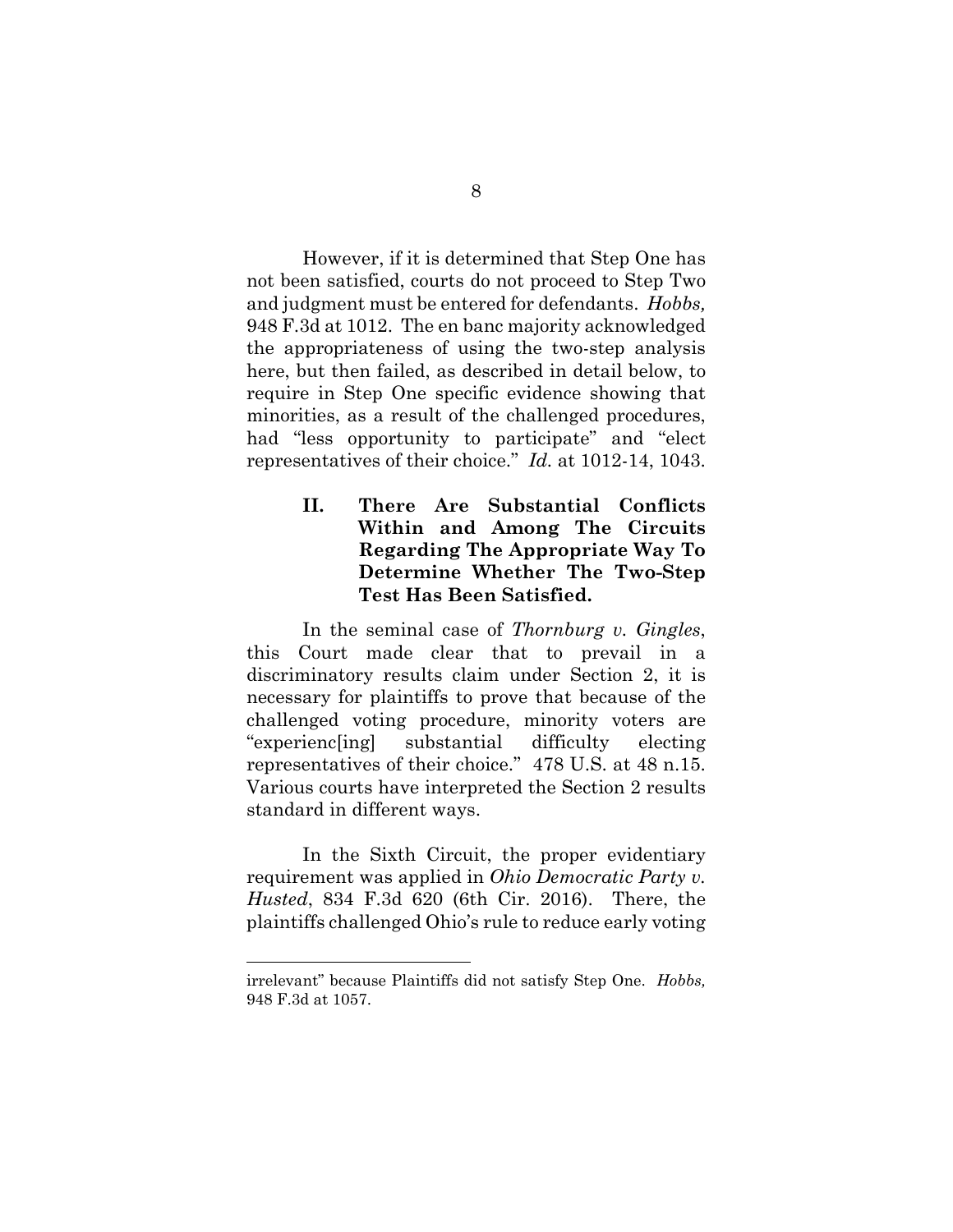days and to eliminate same day registration. *Id.* at 624. African Americans voted during the earlier voting days and used same day registration "at a rate higher than other voters." *Id.* at 627-28. The Sixth Circuit noted that Section 2 requires "proof that the challenged practice causally contributes to the alleged discriminatory impact by affording protected group members less opportunity to participate." *Id.* at 637. Then it ruled that the challenged procedures in *Husted* did not "caus[e] racial inequality in the opportunity to vote." *Id.* at 638, citing *Gingles,* 478 U.S. at 43-47. Without there being a difference in "opportunity," the "existence of a disparate impact" in the rate at which minorities and whites vote cannot "establish the sort of injury that is cognizable and remediable under Section 2." *Id.* at 637. (citation omitted)

Further, in its 2016 opinion in *Husted* the Sixth Circuit made abundantly clear what is *not* required for a Section 2 results analysis. The 2016 *Husted* court was critical of the Section 2 analysis in the vacated 2014 *Husted* decision relied on by the Ninth Circuit's en banc majority.[3](#page-14-0) *Husted,* 834 F.3d at 638-

<span id="page-14-0"></span><sup>3</sup> To be clear, the en banc majority relied on the decision reported at *Ohio State Conference of NAACP v. Husted*, 768 F.3d 524 (6th Cir. 2014). The injunction obtained there was stayed by this Court. *Husted v. Ohio State Conference of NAACP*, 573 U.S. 988 (2014). It was then vacated in *Ohio State Conference of NAACP v. Husted,* 2014 U.S. App. LEXIS 24472 (6th Cir. Oct. 1, 2014). This vacated case was cited numerous times in the en banc majority opinion as precedent for how to determine whether the Section 2 results test has been satisfied. *See Hobbs*, 948 F.3d at 1012, 1013-14, 1017, 1033. However, the controlling law in the Sixth Circuit, as now set out in *Ohio Democratic Party*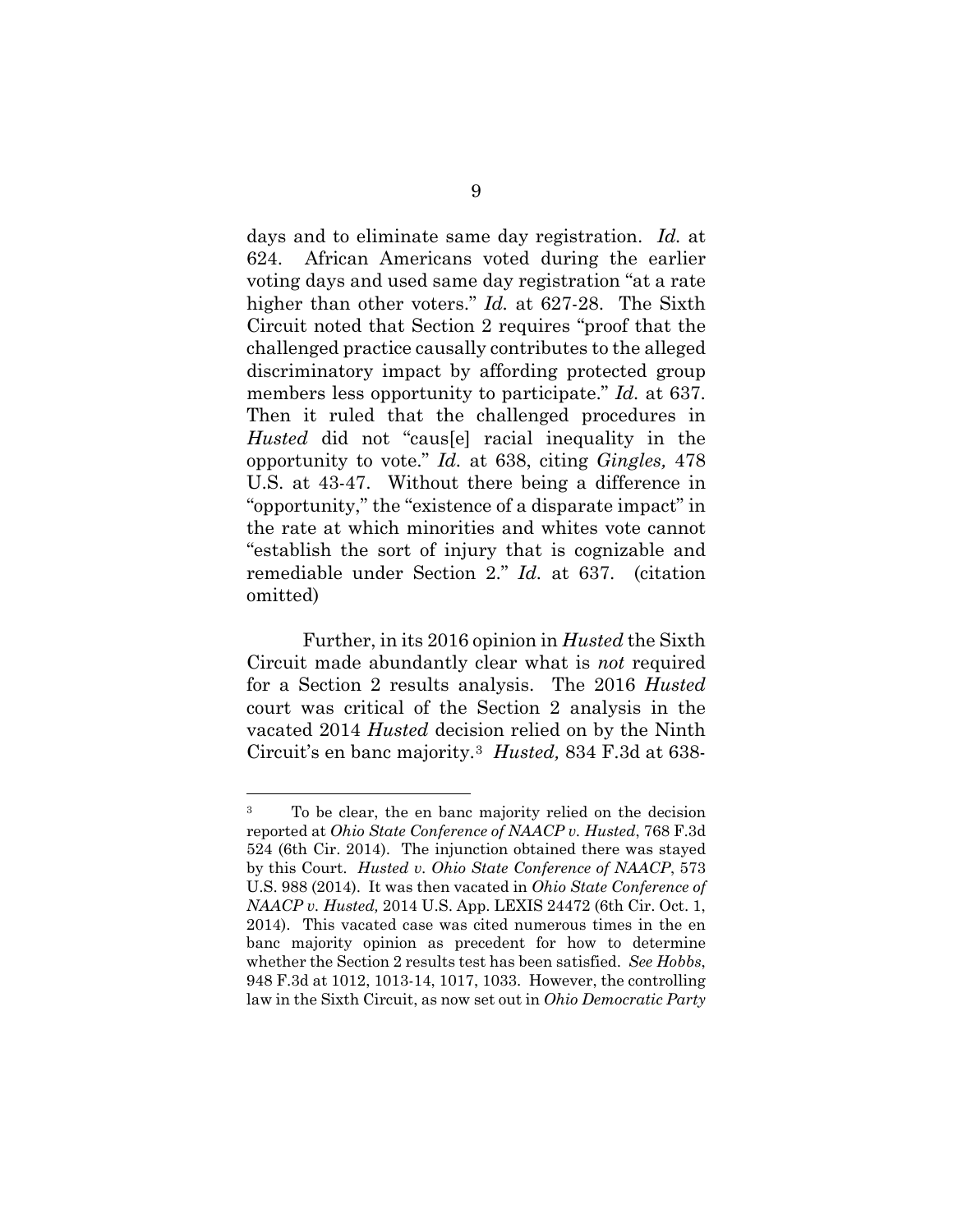40. More specifically, it noted that the 2014 *Husted* opinion's use of the Senate Factors

> could be erroneously misunderstood to mean that an alleged disparate impact that is linked to social and historical conditions make out a Section 2 violation . . . [I]f the second step is divorced from the first step requirement of causal contribution by the challenged standard or practice itself, it is incompatible with the text of [Section 2](https://advance.lexis.com/document/midlinetitle/?pdmfid=1000516&crid=2ecf7c2e-4fb9-4be2-8315-d18dbddd5560&pddocfullpath=%2Fshared%2Fdocument%2Fcases%2Furn%3AcontentItem%3A5KHW-HHS1-F04K-P130-00000-00&pdcomponentid=6390&ecomp=czhdk&earg=sr19&prid=878870c0-7b1e-494f-8c7f-703c48ccf7de) and incongruous with Supreme Court precedent.

*Id.* at 638. In light of this warning by the 2016 *Husted* court, it is particularly troubling that the en banc majority in *Hobbs* relied exclusively upon the 2014 *Husted* opinion while neglecting to mention the 2016 *Husted* opinion at all.

The Seventh Circuit applied the same causation requirement in *Frank v. Walker,* 768 F.3d 744 (7th Cir. 2014). The court there found that plaintiffs failed to prove their claim that Wisconsin's voter ID law had a discriminatory result on minority voters. *Id.* at 752. In doing so *Frank* reasoned that the fact that minorities "do not get photo IDs at the same frequency as whites" does not show unequal voter *opportunity,* only unequal outcomes. *Id.* at 753. The court noted that the Section 2 results standard

*v. Husted*, 834 F.3d 620 (6th Cir. 2016), is not referenced at all in the majority opinion, and it is the case upon which amici curiae rely.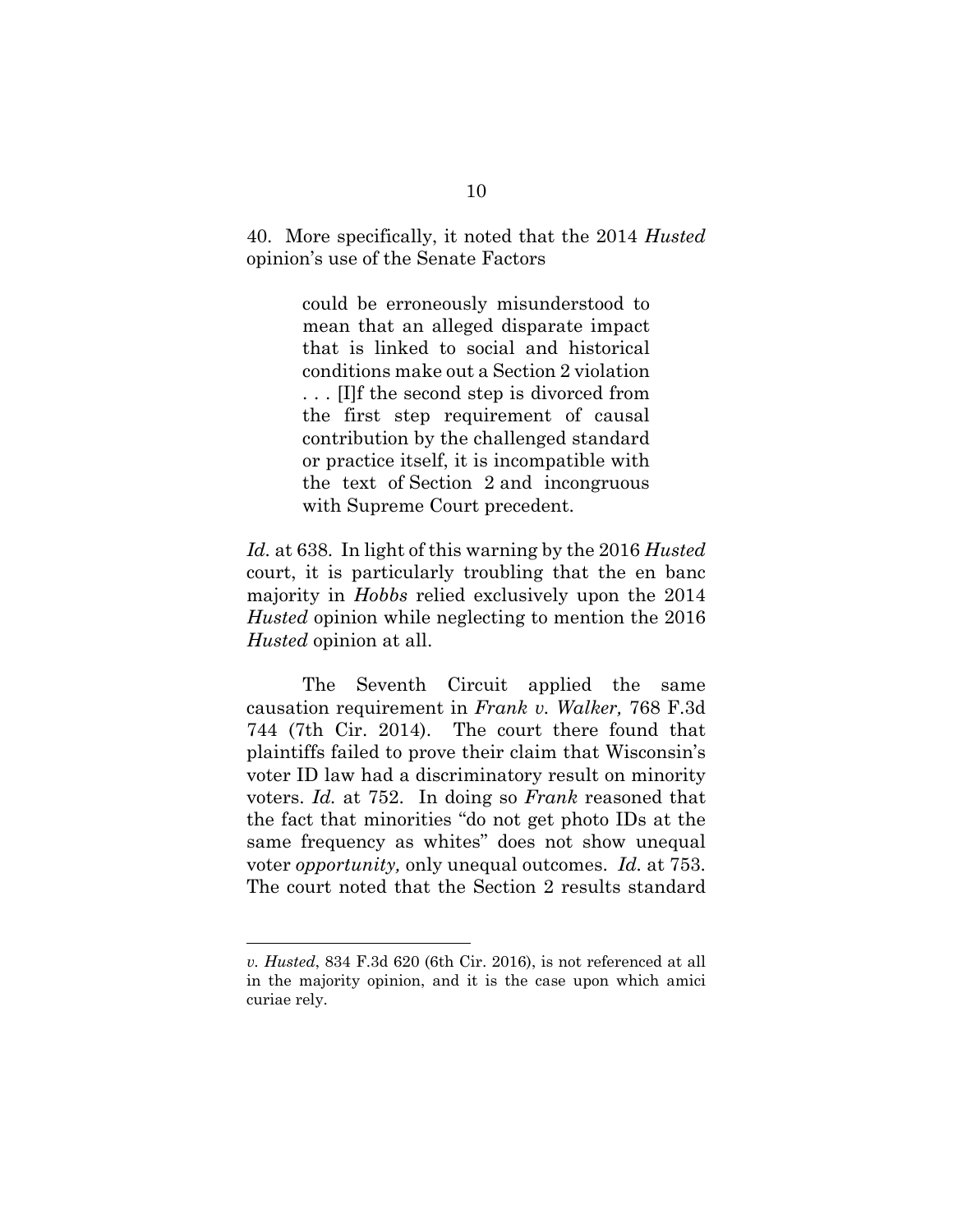"does not condemn a voting practice just because it has a disparate effect." *Id.*

The Fourth Circuit, like *Hobbs,* has moved away from requiring causation to prove a Section 2 results claim and appears to be in intra-circuit conflict on this central point. In *League of Women Voters (LWV) of N.C. v. North Carolina*, 769 F.3d 224 (4th Cir. 2014), plaintiffs challenged North Carolina's prohibition against counting OOP ballots on the grounds that it violated the Section 2 results standard. *Id.* at 245. In reversing the district court's denial of plaintiffs' motion for preliminary injunction, the Fourth Circuit did *not* require proof that North Carolina's OOP policy caused minorities to have "less opportunity to participate" and "to elect representatives of their choice." *Id.* at 245, 248-49. Instead, the court applied a disparate impact analysis in conjunction with the Senate Factor evidence to support a Section 2 results claim. *Id*. at 243, 245.[4](#page-16-0) This approach is the same analysis used by the en banc majority here (*i.e.*, disparate impact plus proof of Senate Factors equals discriminatory results). *Hobbs*, 948 F.3d at 1012-14, 1043. The text of Section

<span id="page-16-0"></span><sup>&</sup>lt;sup>4</sup> Importantly, the en banc majority in this case understood *LWV* to strike "down a state statute that would have prevented the counting of OOP ballots . . . *without inquiring into whether the number of affected ballots was likely to affect election outcomes.*" *Hobbs*, 948 F.3d at 1043 (emphasis added). By referring to this language in *LWV* as the standard in Section 2 "results" cases, the en banc majority clearly showed that, in its reliance upon *LWV*, it *did not require* Plaintiffs in this case to show that the challenged procedures, including the OOP rule, caused minority voters not to be able to participate equally and elect representatives of choice. *Id.* at 1043.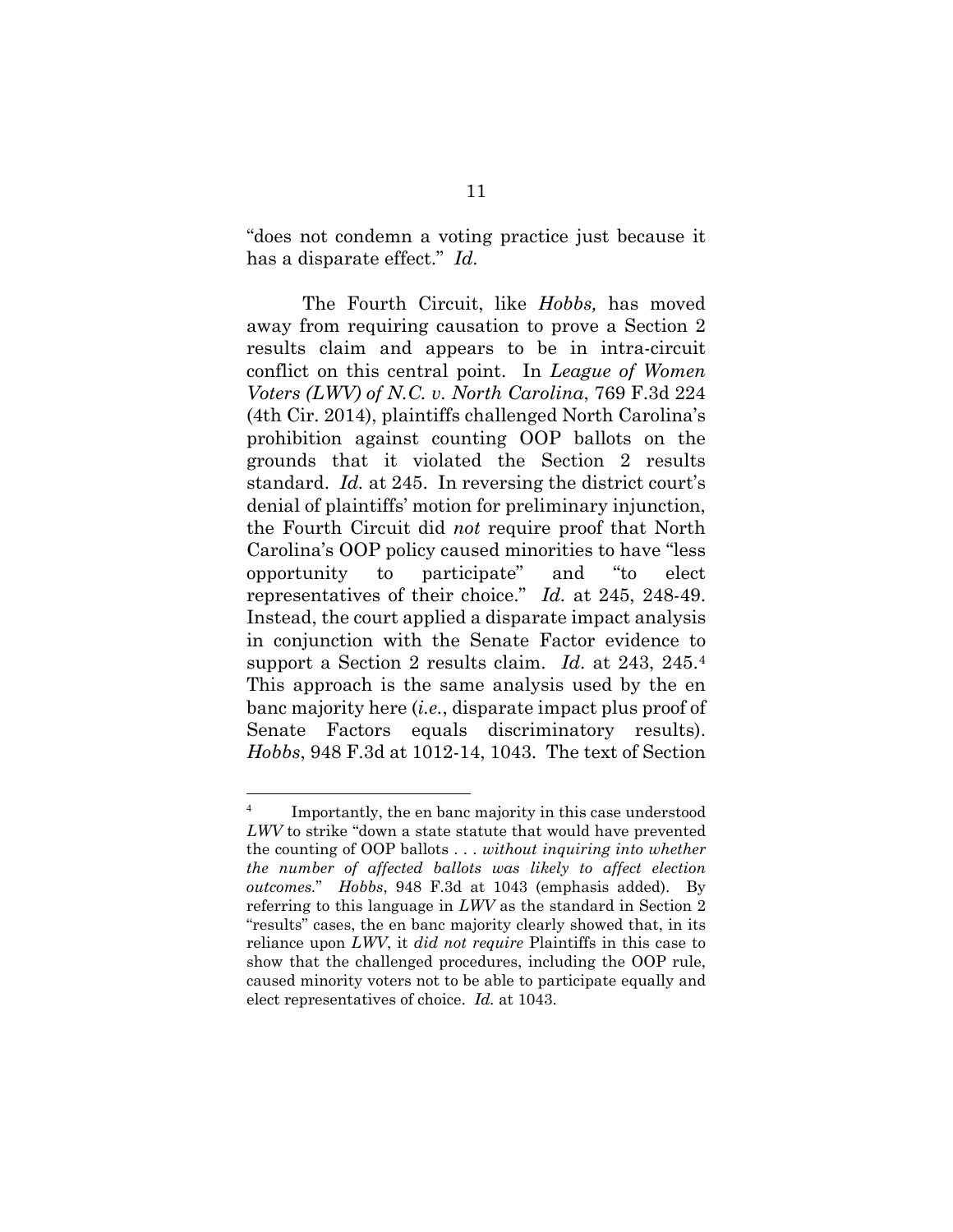2 and *Gingles* does not authorize disparate impact plus proof of Senate Factors as being sufficient to prove discriminatory results when plaintiffs cannot show that the challenged law causes minorities to have less opportunity to participate in the political process. Quite simply, this approach does not comply with the Step One inquiry used in Section 2 "results" cases.[5](#page-17-0)

But two years after *LWV*, the Fourth Circuit went the other way, creating a split within its own circuit. In *Lee v. Va. State Bd. of Elections*, 843 F.3d 592 (4th Cir. 2016), the court upheld Virginia's voter ID law on the grounds that all Virginia voters were "afforded an equal opportunity to obtain a free voter ID." *Id*. at 600. The fact that "a lower percentage of minorities ha[d] qualifying photo IDs" (*i.e.*, disparate impact) was not deemed by the Fourth Circuit to be sufficient to establish a discriminatory result under Section 2. *Id*. *Lee* held the plaintiffs "simply failed" to prove that the challenged voter ID law caused minorities "less opportunity than others to" vote (*id.* at 598, 600) falling in line with precedents in the Sixth and Seventh Circuits. *See also, Irby v. Va. State Bd. of Elections*, 889 F. 2d 1352, 1358-59 (4th Cir. 1989) (upholding the challenged procedure where the evidence "cast considerable doubt on . . . a causal link between the appointive system and Black underrepresentation").

<span id="page-17-0"></span><sup>5</sup> Of course, under the two-step analysis, Senate Factor evidence is not relevant in this case because Plaintiffs failed to adduce evidence of causation. *Hobbs*, 948 F.3d at 1057 (O'Scannlain, J. dissenting).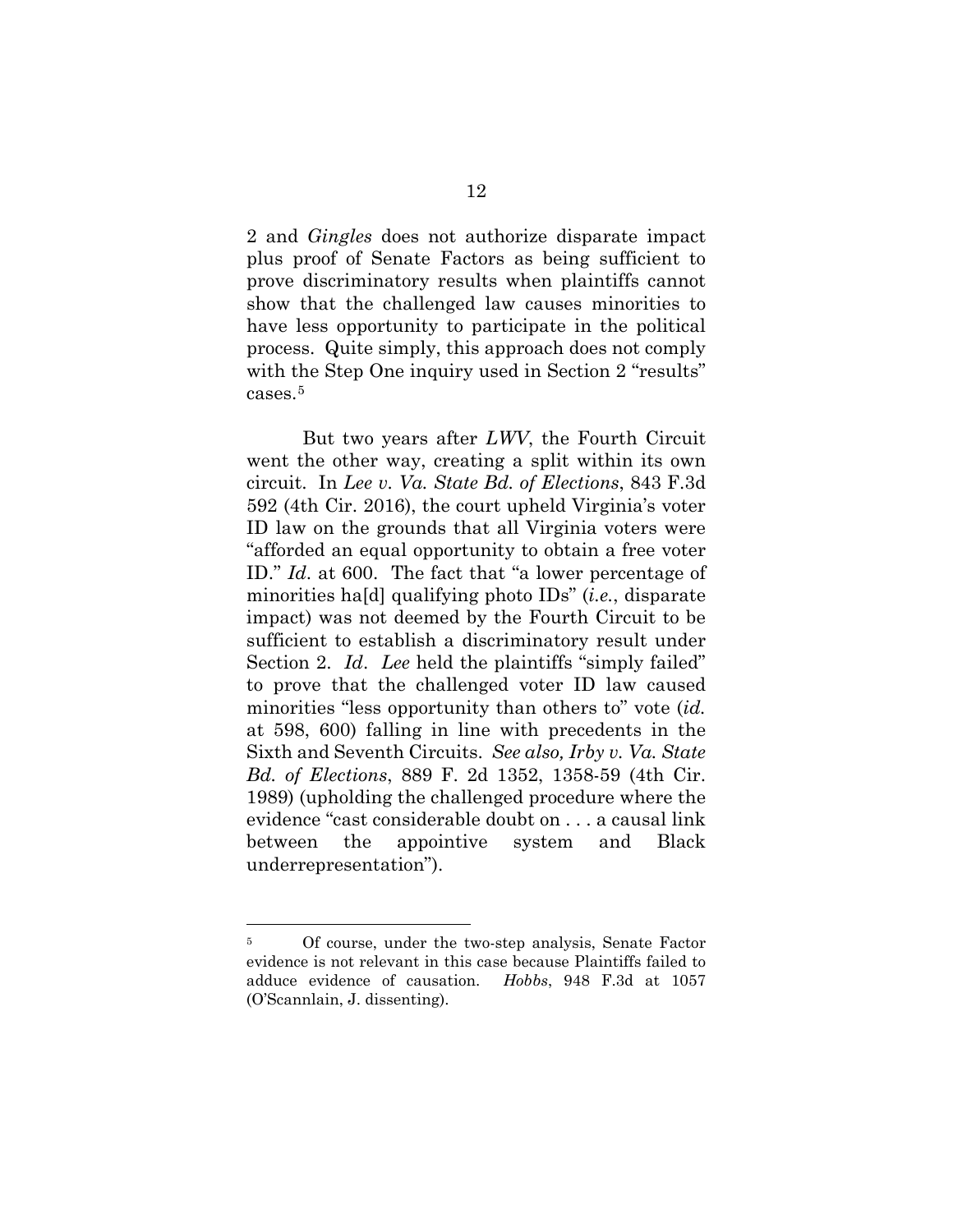Unlike *Lee* in the Fourth Circuit, *Husted* in 2016 in the Sixth Circuit, and *Frank* in the Seventh Circuit, the Fifth Circuit adopted a different method of analyzing Section 2 violations. In *Veasey v. Abbott,*  830 F.3d 216 (5th Cir. 2016) (en banc)*,* the Fifth Circuit found that the challenged Texas voter ID law "disparately impact[ed]" minority voters. *Id.* at 251, 252. But instead of asking whether the challenged practice *caused* plaintiffs less opportunity to participate, the *Veasey* court analyzed the burden in relation to the "social and historical conditions" of minorities, which is, of course, Senate Factor evidence. *Id.* at 245; *see id.* at 313 (Jones, J. dissenting) ("The majority's opinion fundamentally turns on a statistical disparity in ID possession among different races, but instead of showing that this disparity was *caused* by SB 14 [the voter ID law], the majority relies on socioeconomic and historical conditions as the causes of this disparity.")

In *Gonzalez v. Arizona*, 677 F.3d 383 (9th Cir. 2012) (en banc), *aff'd on other grounds sub nom. Ariz. v. Inter Tribal Council of Ariz., Inc.*, 570 U.S. 1 (2013), the Ninth Circuit addressed whether Arizona's Proposition 200 that required proof of U.S. citizenship in order to register to vote violated Section 2's results standard. *Id.* at 388. In ruling against plaintiffs in *Gonzalez*, the Ninth Circuit stated, "[A] § 2 challenge 'based purely on a showing of some relevant statistical disparity between minorities and whites,' without any evidence that the challenged voting qualification *causes* that disparity, will be rejected." *Id.* at 405, citing *Smith v. Salt River Project Agricultural Improvemen*t *& Power District*, 109 F.3d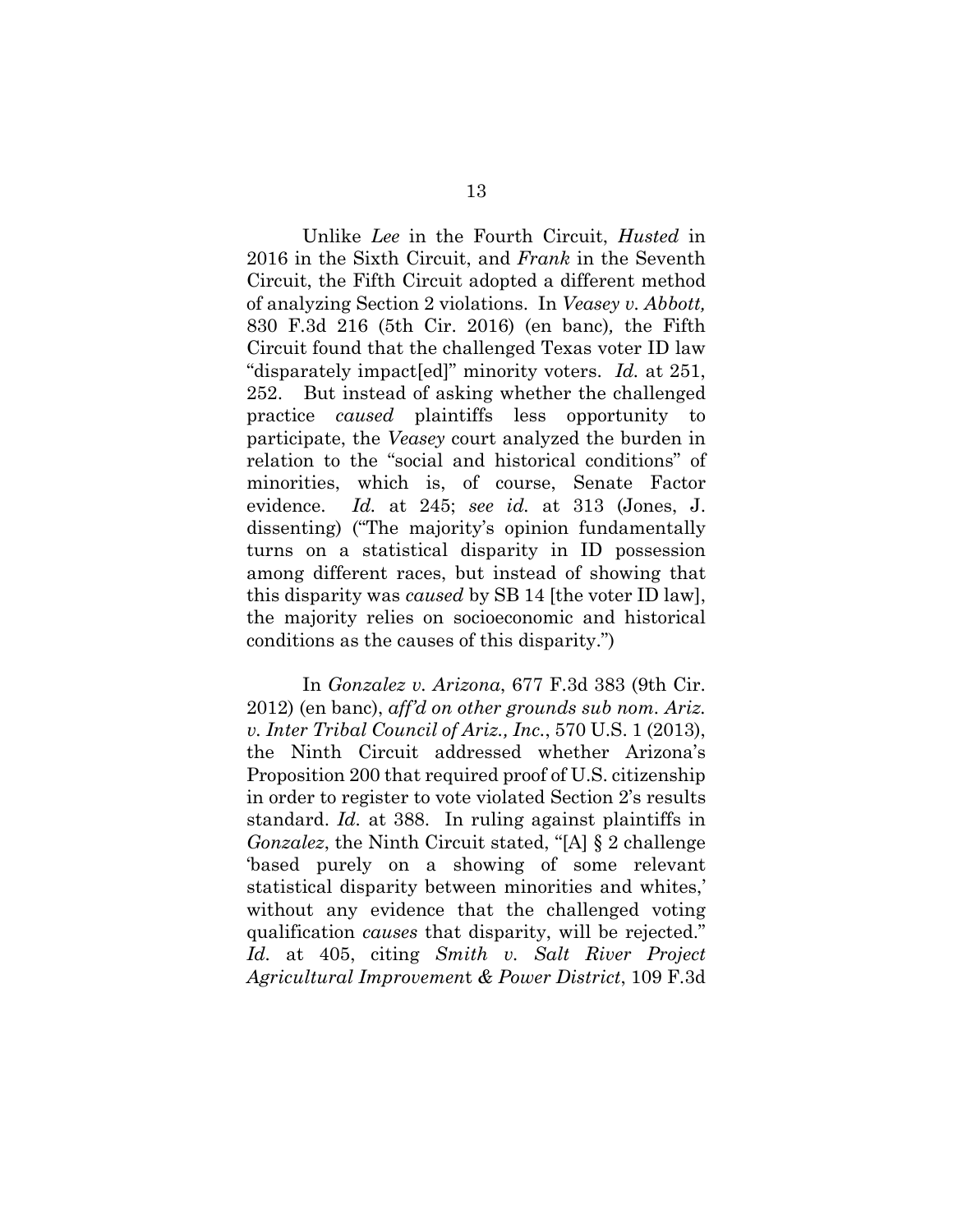586, 595 (9th Cir. 1997) (emphasis added); *see also, Ruiz v. City of Santa Maria*, 160 F.3d 543, 557 (9th Cir. 1998) (per curiam); *Gonzalez*, 677 F.3d at 405 ("proof of 'causal connection between the challenged voting procedure and a prohibited discriminatory result' is crucial.") (citation omitted).

The Ninth Circuit's decision in *Hobbs* squarely conflicts with its decisions in *Salt River Project, Ruiz*  and *Gonzalez.* One would have thought that, after these three cases, it was clear in the Ninth Circuit that plaintiffs in a Section 2 "results" case had to prove that the challenged voting procedures caused racial minorities to have "less opportunity to participate" and "to elect representatives of their choice." However, the en banc majority in *Hobbs*, while paying lip service to Section 2's statutory language and its own circuit precedents, chose *not* to follow the existing framework for Section 2 vote denial cases. Instead, it followed the reasoning of *Veasey* and *LWV* in holding that disparate impact plus Senate Factor evidence is sufficient to prove discriminatory results for Section 2 claims. 948 F.3d at 1043. To enforce Section 2 in this manner is, in effect, to read the statutory language "less opportunity . . . to participate in the political process and to elect representatives of their choice" out of Section 2.

Clearly, the law regarding a Section 2 results claim in vote denial cases is in a considerable state of confusion.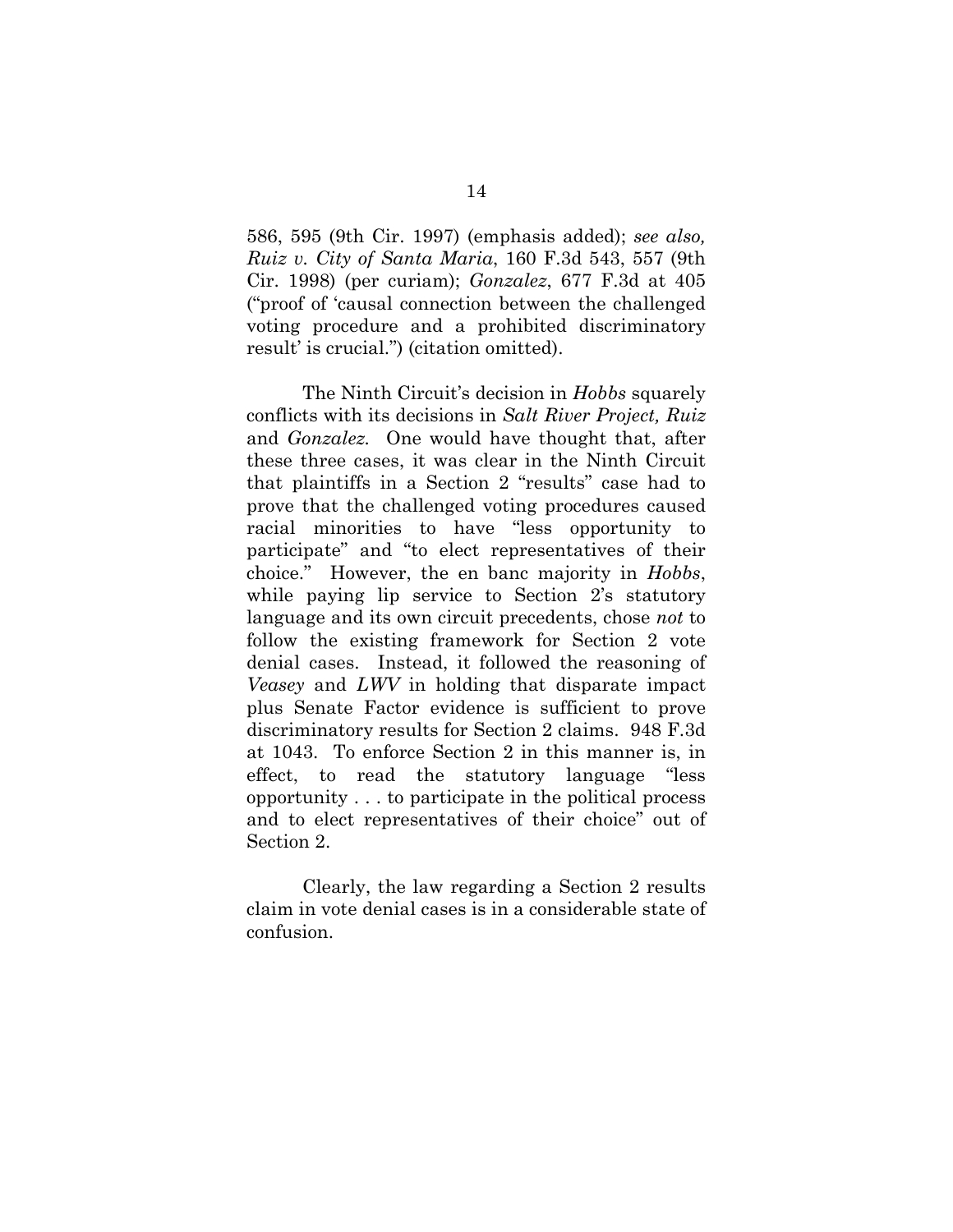# **III. Plaintiffs Failed To Prove That Arizona's Out-of-Precinct (OOP) Rule Caused Minority Voters To Have Less Opportunity To Participate In The Political Process And To Elect Representatives Of Their Choice.**

The Arizona law restricting OOP voting is the majority rule in this country. Thirty states have rules that wholly disregard OOP ballots, and twenty states partially count the votes in OOP ballots if the voter was entitled to vote in specific elections on the ballot. *Hobbs*, 948 F.3d at 1031.

Furthermore, the OOP rule affects a very small group of Arizona voters. For example, in 2016 "of those casting ballots in-person on election day, approximately 99% of minority voters and 99.5% of non-minority voters cast their ballots in their assigned precincts." *Hobbs*, 948 F.3d at 1051 (O'Scannlain, J. dissenting). As noted by the en banc majority, one in one hundred minority voters vote OOP, while one in two hundred white voters vote OOP. *Id*. at 1004-05, 1014. Of the very small number of OOP voters, minority voters "were twice as likely as white voters to vote out-of-precinct and not have their votes counted." *Id.* at 1014. (citation omitted).

The fundamental flaw in the en banc majority's conclusion that the OOP rule had a racial result is that the record here contains no statistical or nonstatistical evidence showing: (1) which candidates in local and state races in Arizona elections were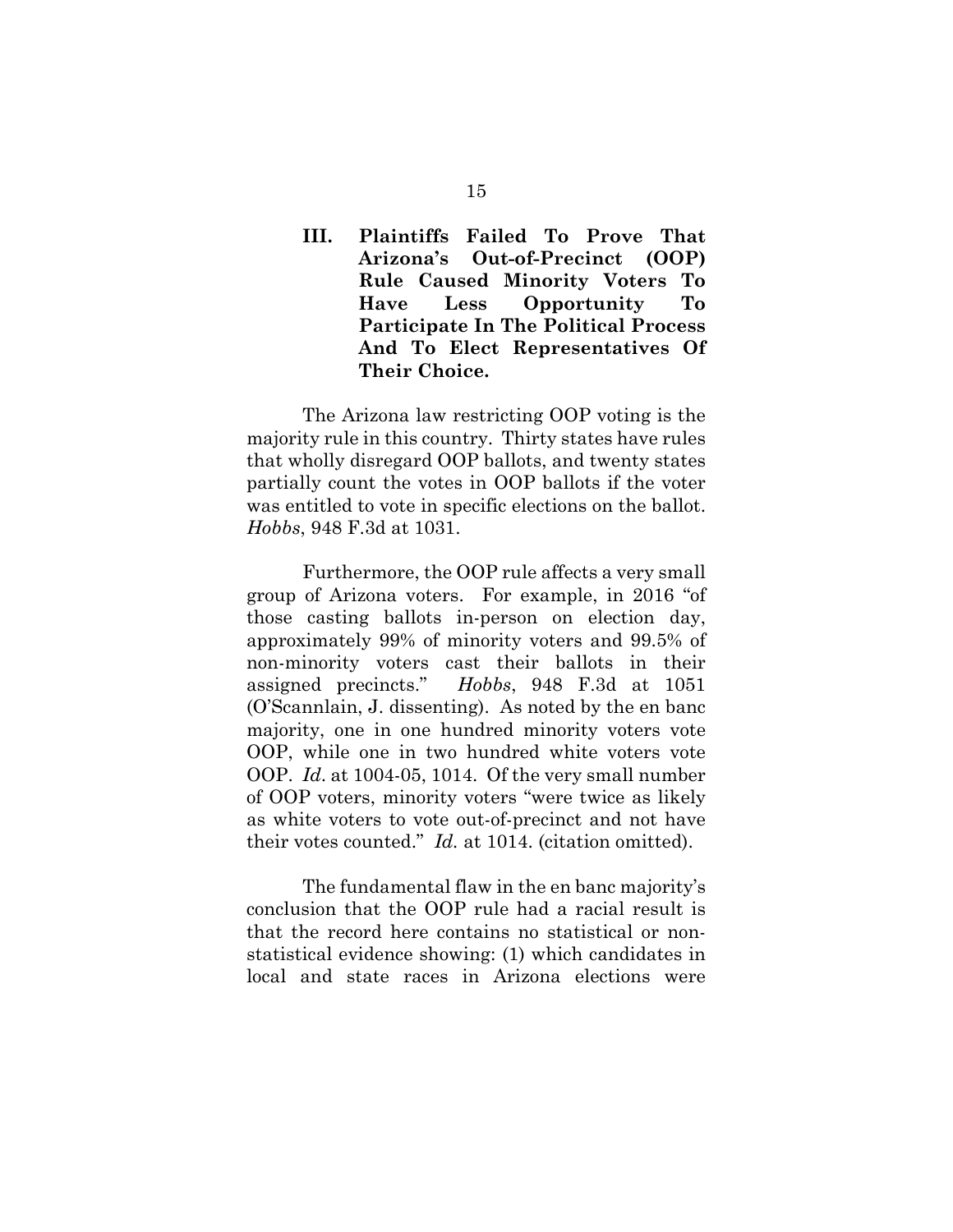preferred by minority voters;<sup>[6](#page-21-0)</sup> $(2)$  the vote margins by which those minority preferred candidates were defeated; and (3) whether the number of minority-cast OOP votes, if counted, was sufficient to have caused the election to go in favor of the minority preferred candidates. Without this type of specific evidence, Plaintiffs utterly failed to carry their burden of showing that minority preferred candidates were defeated because of the rejection of minority cast OOP ballots.

The en banc majority unsuccessfully attempted to fill this vacuum in Plaintiffs' evidence by pointing to numerous other types of evidence, all irrelevant to showing causation. *Hobbs*, 948 F.3d at 1013-16, 1017- 31. None of this evidence is a substitute for the nonexistent evidence showing that the OOP rule caused minority voters "to have less opportunity to participate" and "to elect representatives of their choice." First, the en banc majority pointed to the fact that "[v]oting in Arizona is racially polarized." *Id.* at 1026.[7](#page-21-1)Although admissible in Step Two as Senate

<span id="page-21-0"></span><sup>6</sup> In *Gingles*, this Court stated that in identifying the minority preferred candidates, it was "crucial to that inquiry" to consider "the correlation between race of voter and the selection of certain candidates." 478 U.S. at 63. Moreover, according to this Court, use of bivariate statistical analysis is appropriate in Section 2 "results" cases to identify candidates preferred by minority voters. *Id.* at 61, 63.

<span id="page-21-1"></span><sup>7</sup> In support thereof, the en banc majority pointed to the district court's finding of polarized voting, *Reagan*, 329 F. Supp. 3d at 876, and to twelve elections in 2008 and 2010 found by an unidentified entity to have been racially polarized. *Id.* at 1027. Furthermore, the majority also noted that election polls taken at the time of the 2016 general election indicated racial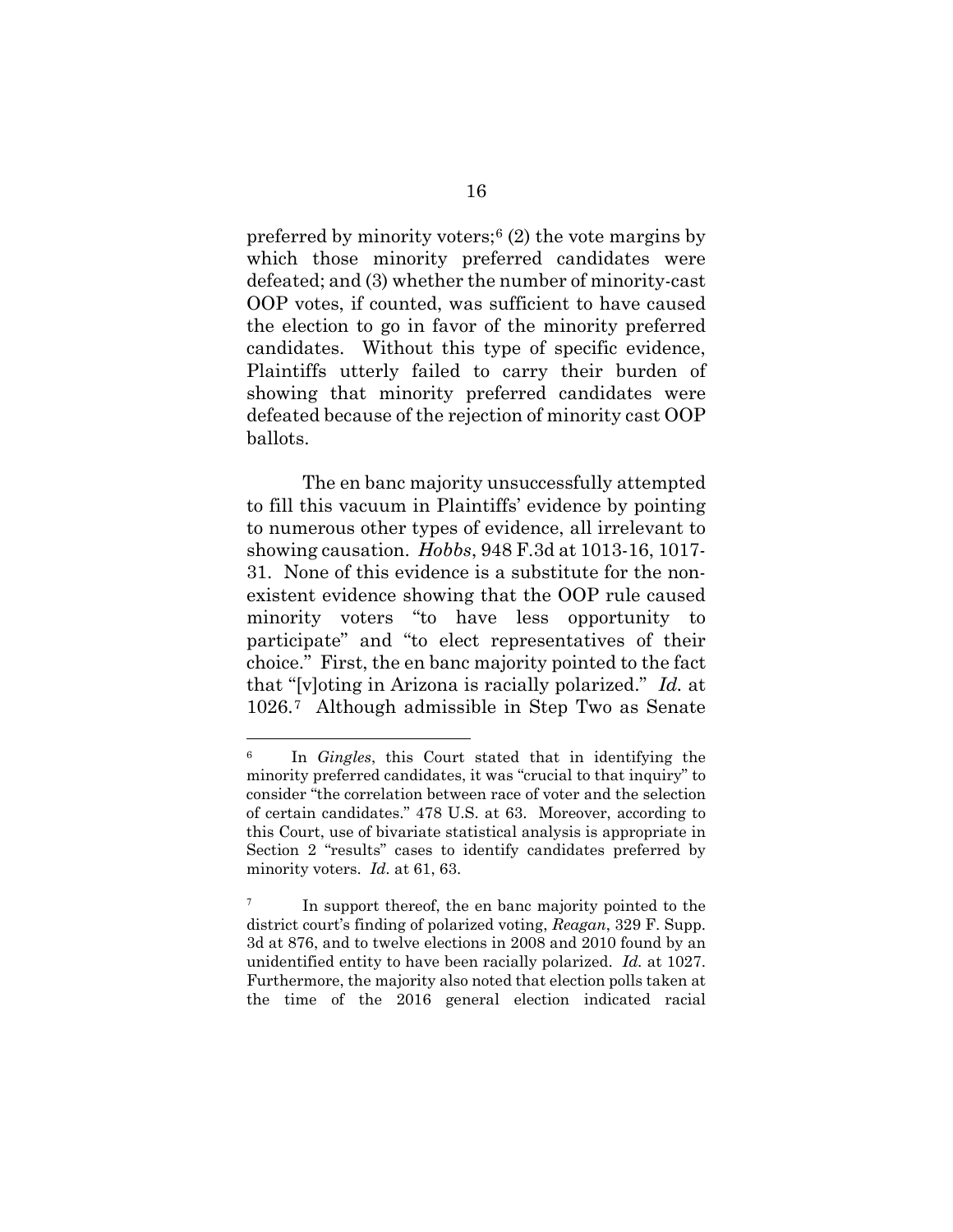Factor evidence, evidence of racially polarized voting does not prove that the enforcement of the OOP ballot-rejection rule caused minority voters' preferred candidates to be defeated. Those two issues—racially polarized voting and causation—are separate and distinct issues. The majority incorrectly believed that the existence of polarized voting helped answer the causation question, which it does not.

Second, the en banc majority "assumed" the number of OOP ballots that were cast but not counted in the 2016 election [3,709 statewide] were not de minimus, reasoning that minority voters cast twice the number of OOP ballots as white voters. *Hobbs,* 948 F.3d at 1015. If the majority's assumptions are correct, that would mean that in the 2016 election 2,475 minority OOP ballots and 1,234 white OOP ballots were rejected in an election in which 2,661,497 total ballots were cast. *See Reagan,* 329 F. Supp. 3d. at 856. But whether the minority-cast portion of the discarded ballots is deemed de minimus or not misses the point. Even if the minority-cast portion of the 3,709 OOP ballots is more than de minimis, such evidence does not suggest, much less prove, that enforcement of the OOP policy caused minorities not to be able to elect candidates of their choice. Quite simply, even if the adverse impact of the challenged procedure were more than de minimus, this would not be a substitute for the missing causation evidence.

polarization and that the Arizona Independent Redistricting Commission had found racially polarized voting in one of nine of Arizona's congressional districts and in five of its thirty legislative districts. *Id.*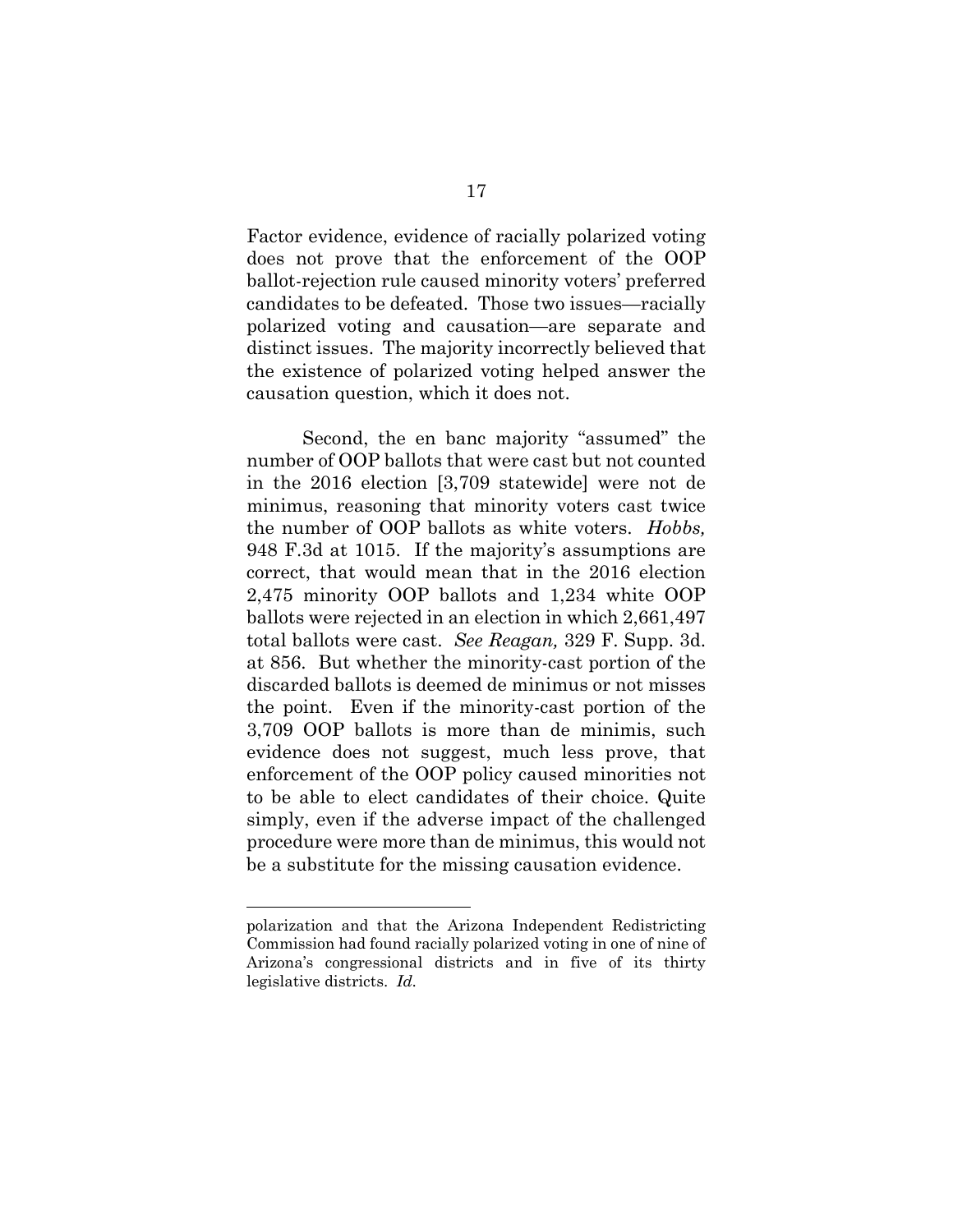Third, instead of analyzing how OOP ballot rejections affected Arizona's elections, the en banc majority referred to the 2000 presidential election in Florida. *Hobbs*, 948 F.3d at 1016. This election was the only close election (537 votes) referenced by the majority*. Id.* Clearly, what happened in Florida almost two decades ago has no bearing on Arizona's elections or the two voting procedures challenged in this case. Nothing in this Florida election in any way addresses whether the use of the OOP rule in Arizona elections causes minority voters to have "less opportunity to participate" and "to elect representatives of their choice."

Fourth, the en banc majority pointed to the fact that "minorities make up 44% of Arizona's total population, but they hold 25% of Arizona's elected offices," noting that "it is undisputed that American Indian, Hispanic, and African American citizens are underrepresented in public office in Arizona." *Hobbs* 948 F.3d at 1029. The fact that racial minorities are "underrepresented" in holding Arizona public offices does not aid Plaintiffs in carrying their burden of proving causation, and certainly does not show whether the OOP rule has caused minority-preferred candidates to lose. Accordingly, it would be strange indeed if a statute, such as Section 2, with a specific anti-proportional representation proviso, were construed to mean that underrepresentation of minorities in elected positions could serve as a substitute for the critical causation evidence required to show a Section 2 violation.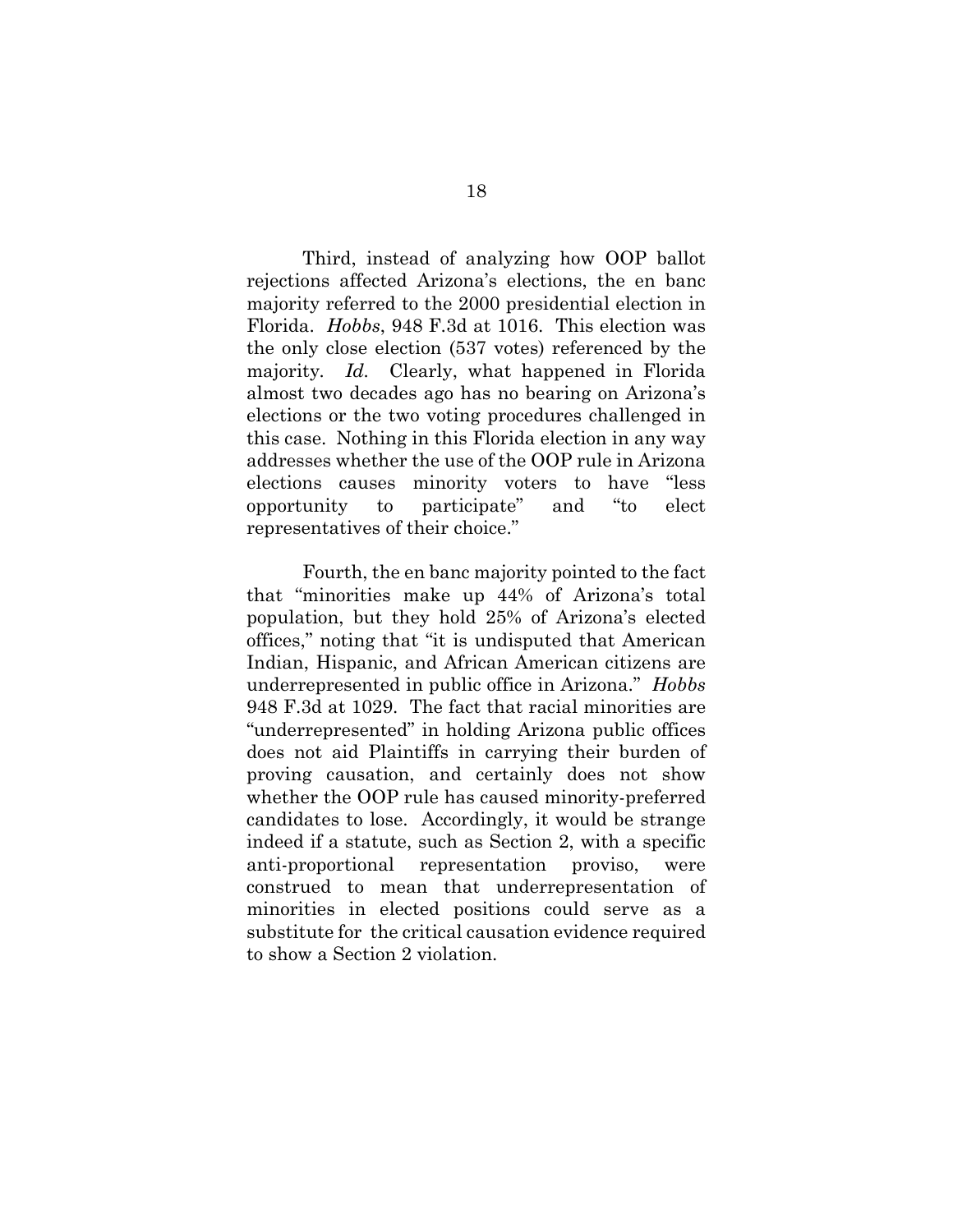The en banc majority erred in finding otherwise.

> **IV. Plaintiffs Failed To Prove That Arizona's H.B. 2023 Procedure That Restricts Ballot Collection and Delivery By Third Parties Caused Minority Voters To Have Less Opportunity To Participate In The Political Process And To Elect Representatives Of Their Choice.**

Prior to 2016, an unknown number of minority voters used the assistance of third parties to collect their early ballots and deliver them to election officials more than white voters did. *Hobbs*, 948 F.3d at 1005, 1006. In 2016, Arizona enacted legislation known as H.B. 2023, which limited third party collection and delivery of early ballots to a "family member, house member, caregiver, United States postal service worker" or other authorized officials. *Id.* at 1048. (O'Scannlain, J. dissenting).

Plaintiffs' attempts to prove that this Arizona procedure restricting collection and delivery of early ballots caused minority-preferred candidates to lose were even less persuasive than their showing regarding the OOP policy. Plaintiffs' evidence on this point consisted almost entirely of testimony that, prior to the enactment of H.B. 2023, "third parties collected a large and disproportionate number of early ballots from minority voters." *Hobbs,* 948 F.3d at 1032. Witnesses "testified . . . to having personally collected, or to having personally witnessed the collection of, thousands of early ballots from minority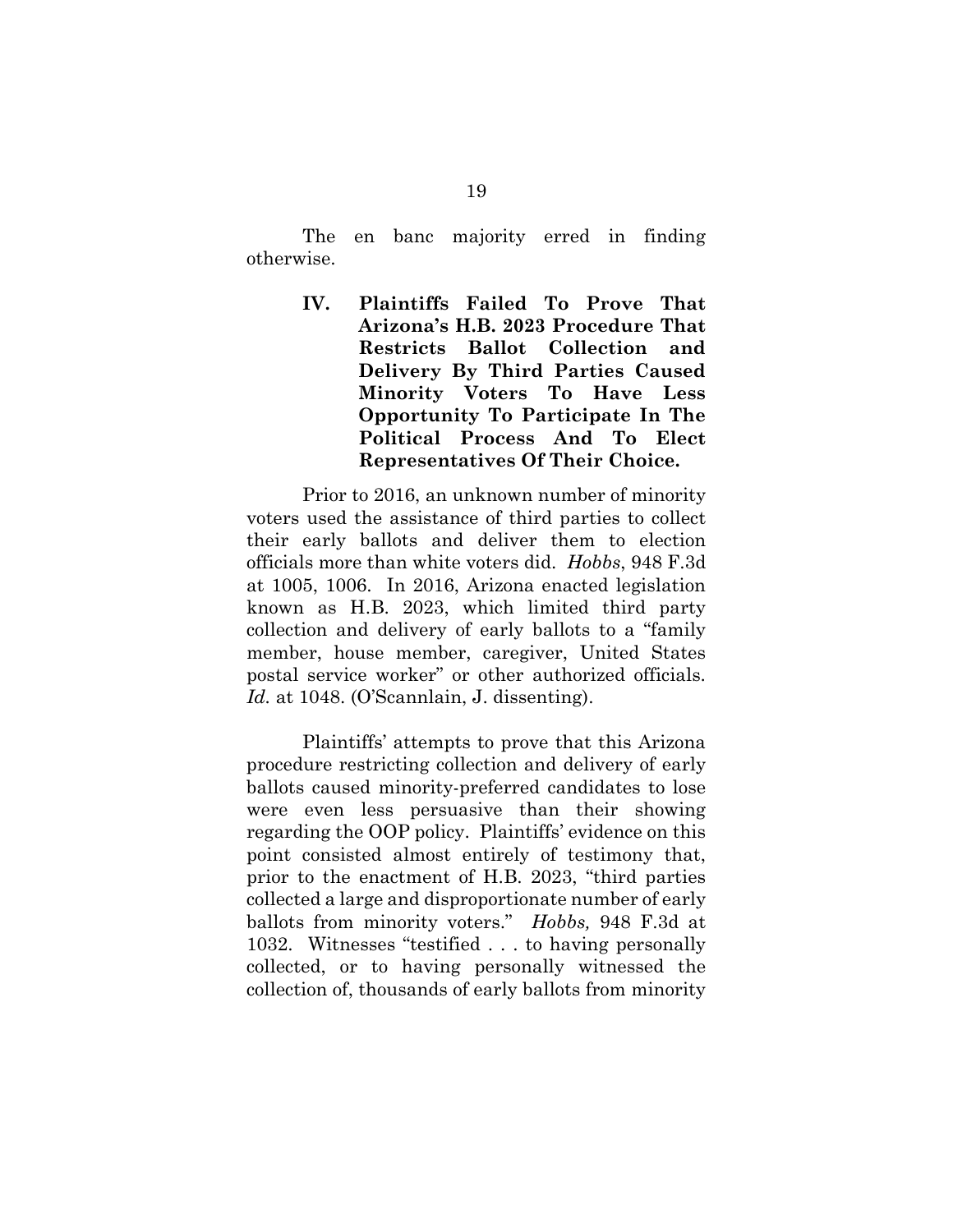voters." *Id.* at 1032. But Plaintiffs provided no evidence of specific numbers of ballots cast with assistance. *Id.* at 1005-06. Importantly, *no* individual voter testified that these ballot-collection and delivery restrictions made it "significantly more difficult to vote." *Id.* at 1055 (O'Scannlain, J. dissenting). "[A]necdotal evidence of how voters have chosen to vote in the past does not establish that voters are unable to vote in other ways or would be burdened by having to do so." *Id.*

The en banc majority pointed to no testimonial or documentary evidence comparing the number of early ballots delivered to election officials by third parties before and after enactment of H.B. 2023. The majority, citing only testimonial evidence of a "large and disproportionate number of" assisted early ballots from minority voters, then "found that "[n]o better evidence was required." *Hobbs*, 948 F.3d at 1033. The majority then went on to hold that "H.B. 2023 results in a disparate burden on minority voters," and "that Plaintiffs [had] succeeded at step one of the results test." *Id.* at 1033.

In addition, Plaintiffs made no showing concerning whether the enforcement of the challenged H.B. 2023 restrictions caused minoritypreferred candidates to lose elections, an error fatal to Plaintiffs' Section 2 results claim. As Judge O'Scannlain stated in his dissent, quoting *Gingles*, at 48 n.15,[8](#page-25-0) "It is obvious that unless minority group

<span id="page-25-0"></span><sup>8</sup> The en banc majority attempts to diminish the impact of this language in *Gingles* by pointing out that *Gingles* was a vote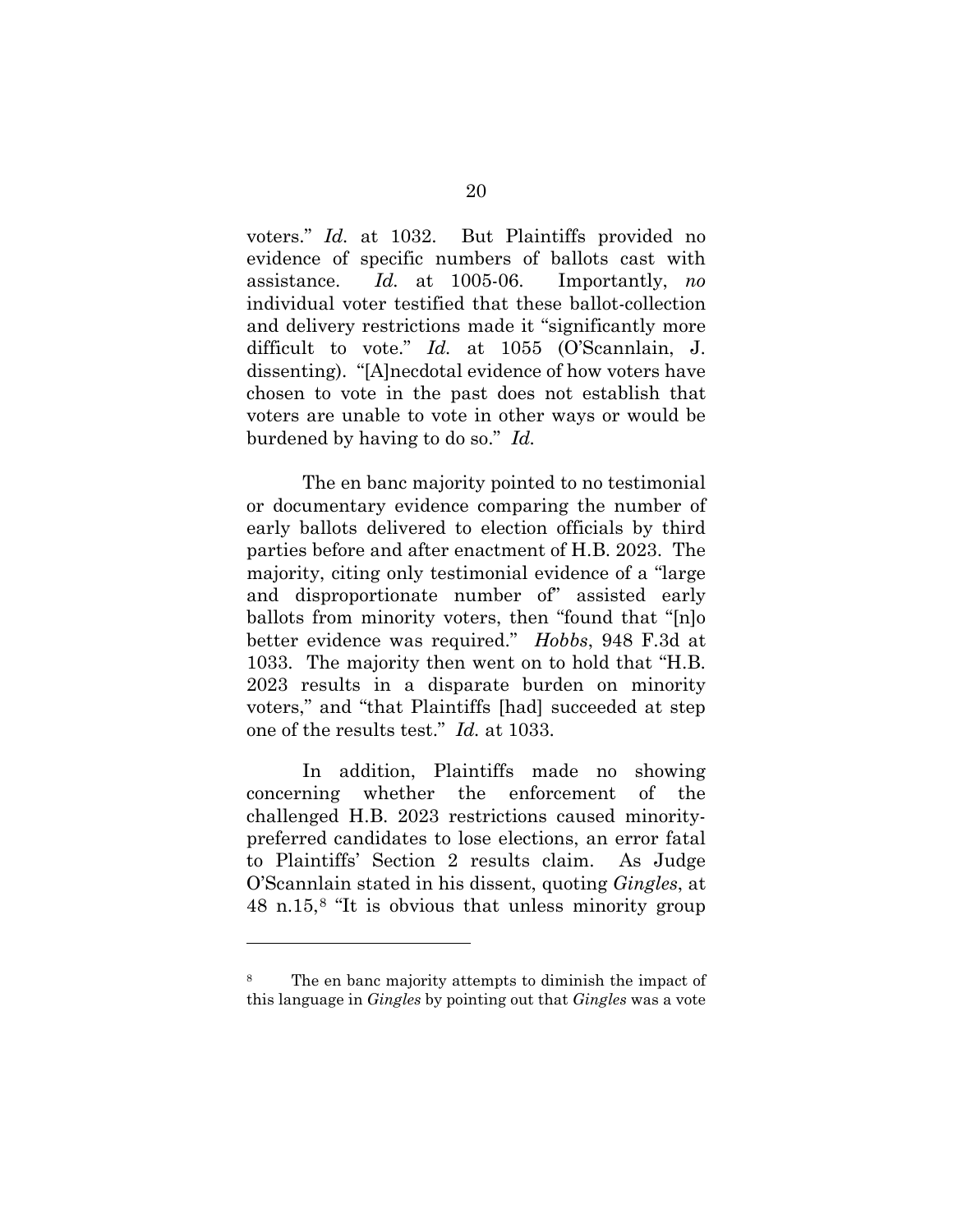members experience *substantial difficulty* electing representatives of their choice, they cannot prove that a challenged electoral mechanism impairs their ability 'to elect*.'" Hobbs*, 948 F.3d at 1051. Clearly, Plaintiffs in this case did not prove the causation element. They did not show that the ballot-collection policy caused the defeat of any minority-preferred candidates.

By way of example, a persuasive showing that the restrictions of H.B. 2023 were causing minority voters "substantial difficulty" electing their preferred candidates might have included evidence: (1) identifying minority preferred candidates who ran and lost in Arizona elections since the 2016 enactment of H.B. 2023; (2) showing how many minority voters who were entitled to vote in those elections did not vote because of restrictions on thirdparty assistance; and (3) showing that, if this number of minority voters had cast a ballots for the minoritypreferred candidates, those votes would have caused those preferred candidates to win. Without a showing of this kind, plaintiffs in Section 2 results claims cannot carry their burden of proof in Step One.

In the clear language of Section 2, Plaintiffs were required to prove that the restrictions on third-

dilution case under Section 2, and not a vote denial case as this one is. *Hobbs*, 948 F.3d at 1043-44. However, legal precedents in the Ninth Circuit stand for the proposition that the standards for proving a discriminatory result claim under Section 2 are very similar, if not the same, regardless of whether the case involves a vote denial or a vote dilution claim. *See e.g.*, *Salt River Project*, 109 F.3d at 596 n. 8; and *Gonzalez*, 677 F.3d at 405 n. 32.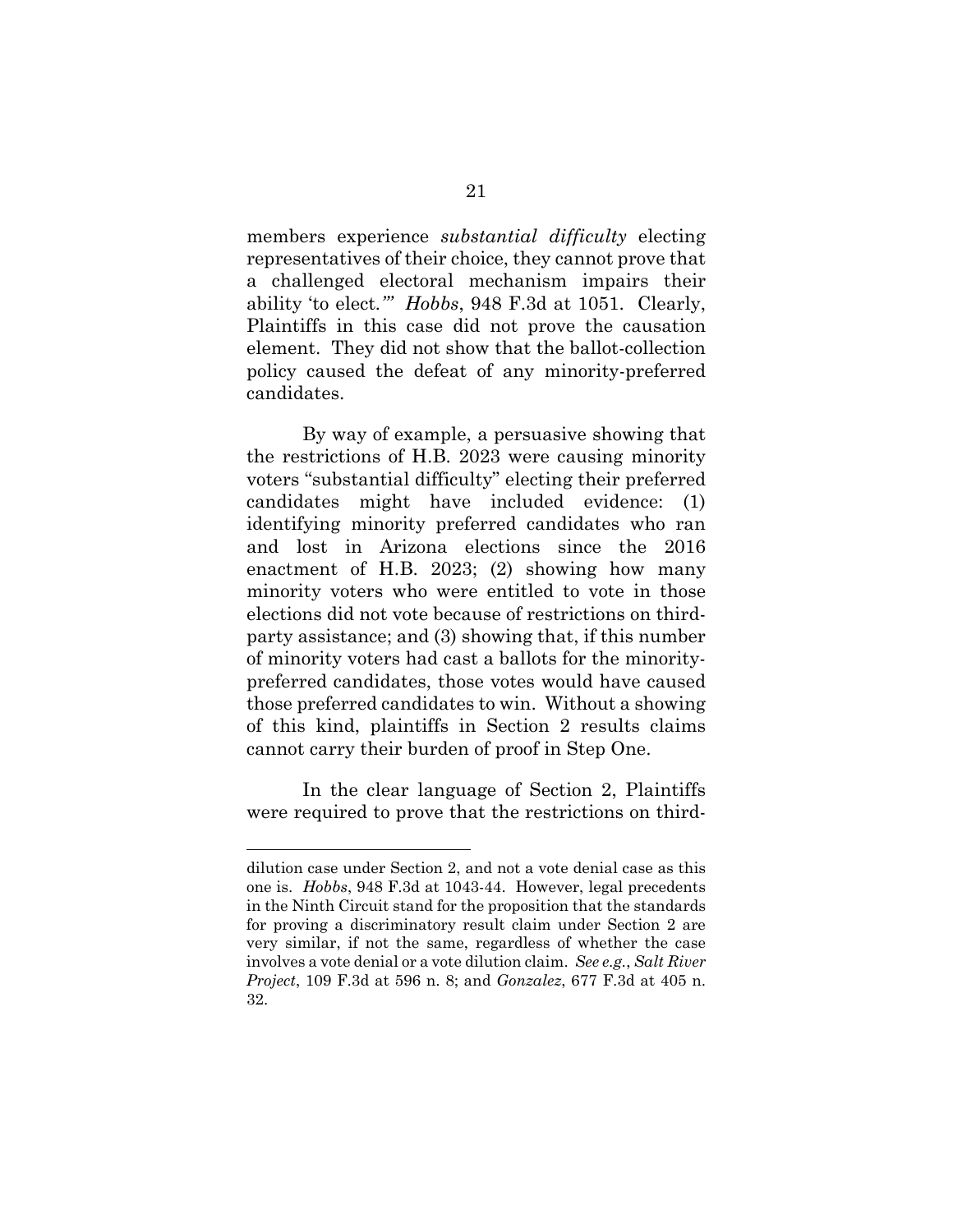party assistance resulted in denying minority voters an "opportunity to participate" and "to elect representatives of their choice." However, in explaining why it found that Plaintiff had satisfied its burden of proof, the en banc majority did not point to any elections in which minority preferred candidates were defeated because of the restrictions in the ballotcollection policy. *Hobbs,* 948 F.3d at 1032-33. *See also, id.* at 1056 ("Thus, from the record, we do not know either the extent to which voters may be burdened by the ballot-collection policy or how many minority voters may be so burdened.") (O'Scannlain. J dissenting).

Importantly, the en banc majority stated that a, "particular connection to statewide office does not exist between H.B. 2023 and election of minorities."[9](#page-27-0)  *Hobbs,* 948 F.3d at 1035. However, the majority here went on to opine that H.B. 2023 is "likely to have a pronounced effect in rural counties with significant" racial minority populations. *Id.* The majority in *Hobbs* further opined that discriminatory results under Section 2 would more likely occur in counties that "lack reliable" mail and transportation services, "and where a smaller number of votes can have a significant impact on election outcomes." *Id*. Such observations by the en banc majority are not

<span id="page-27-0"></span><sup>9</sup> The en banc majority's conclusion that H.B. 2023's restrictions do not have a discriminatory result in Arizona's statewide elections has important ramifications for this case. It would mean that, even though the ballot-collection and delivery restrictions are not violative of the Section 2 results standard in statewide elections, Arizona would nevertheless be enjoined from enforcing the restrictions in such elections as well as in local elections.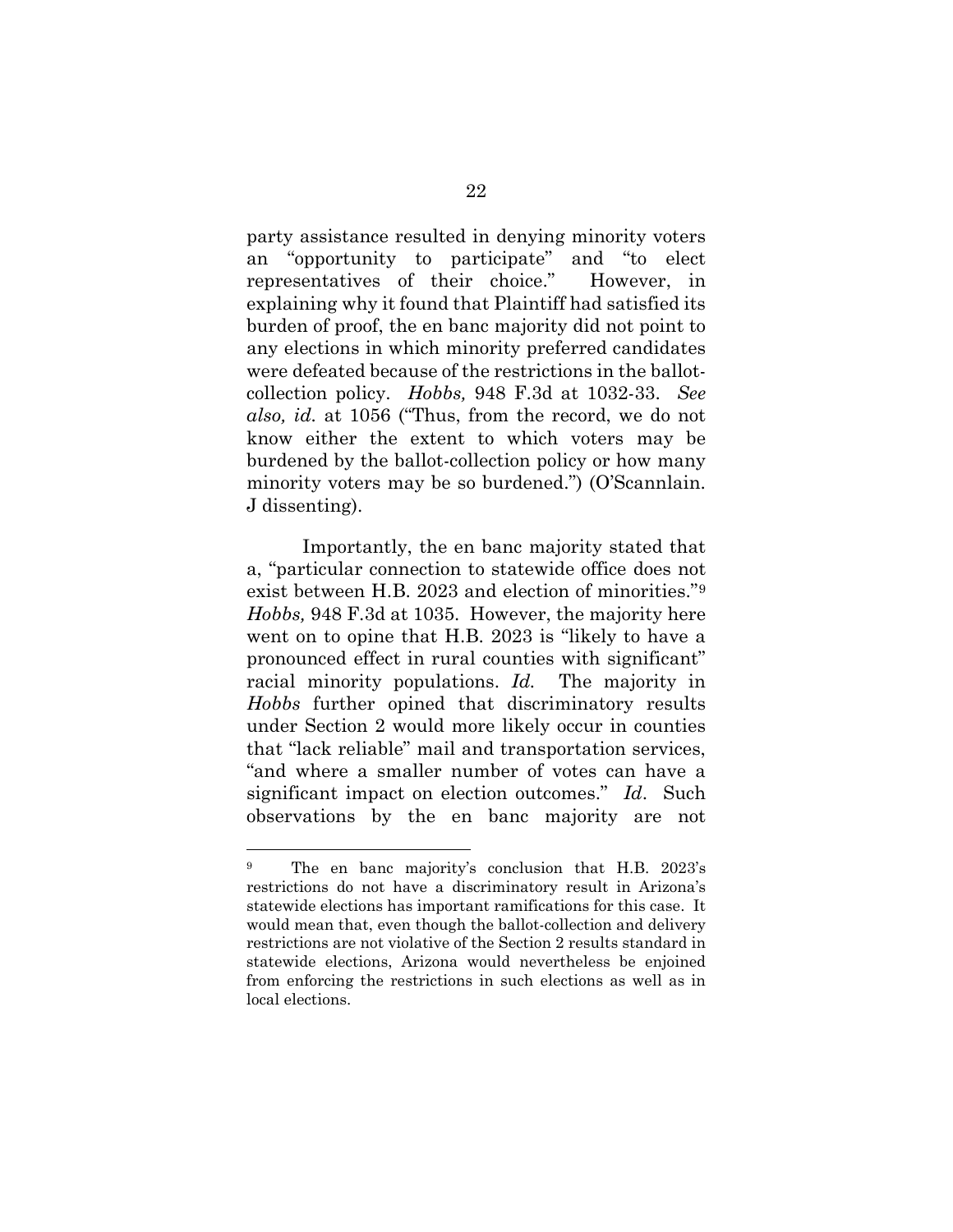supported by evidence in the record. Plaintiffs' failures of proof concerning the alleged discriminatory results of H.B. 2023's restrictions cannot be corrected by appellate court conjecture. Accordingly, the majority's speculation about what may occur in smaller counties does not cure Plaintiffs' failure of proof.

Moreover, in its inquiry concerning the legality of H.B. 2023, the en banc majority gave great weight to the fact that "no one has ever found a case of voter fraud connected to third-party ballot collection in Arizona." *Hobbs,* 948 F.3d at 1035. But this misses the mark. In *Crawford,* 553 U.S. at 195-96, this Court rejected a challenge to an Indiana law that required voters to provide a photo ID if voting at the polls. *Id.* In doing so it also rejected the argument that actual evidence of voter fraud was needed to justify a state's decision to enact prophylactic laws aimed at preventing voter fraud:

> The record contains no evidence of any such [in-person voter] fraud actually occurring in Indiana at any time in its his[t](https://advance.lexis.com/document/searchwithindocument/?pdmfid=1000516&crid=b238f848-651f-4b2b-b89e-859738e72163&pdsearchwithinterm=%22voter+fraud%22&pdworkfolderlocatorid=NOT_SAVED_IN_WORKFOLDER&ecomp=3sn3k&prid=d28bf50e-6a1b-4d62-a7a2-170f60f3ba0e)ory. . . . It remains true, however, that flagrant examples of such fraud in other parts of the country have been documented throughout this Nation's history by respected historians and journalists, . . . demonstrate[ing] that not only is the risk of voter fraud real but that it could affect the outcome of a close election.

Id. at 194-96. (footnotes omitted)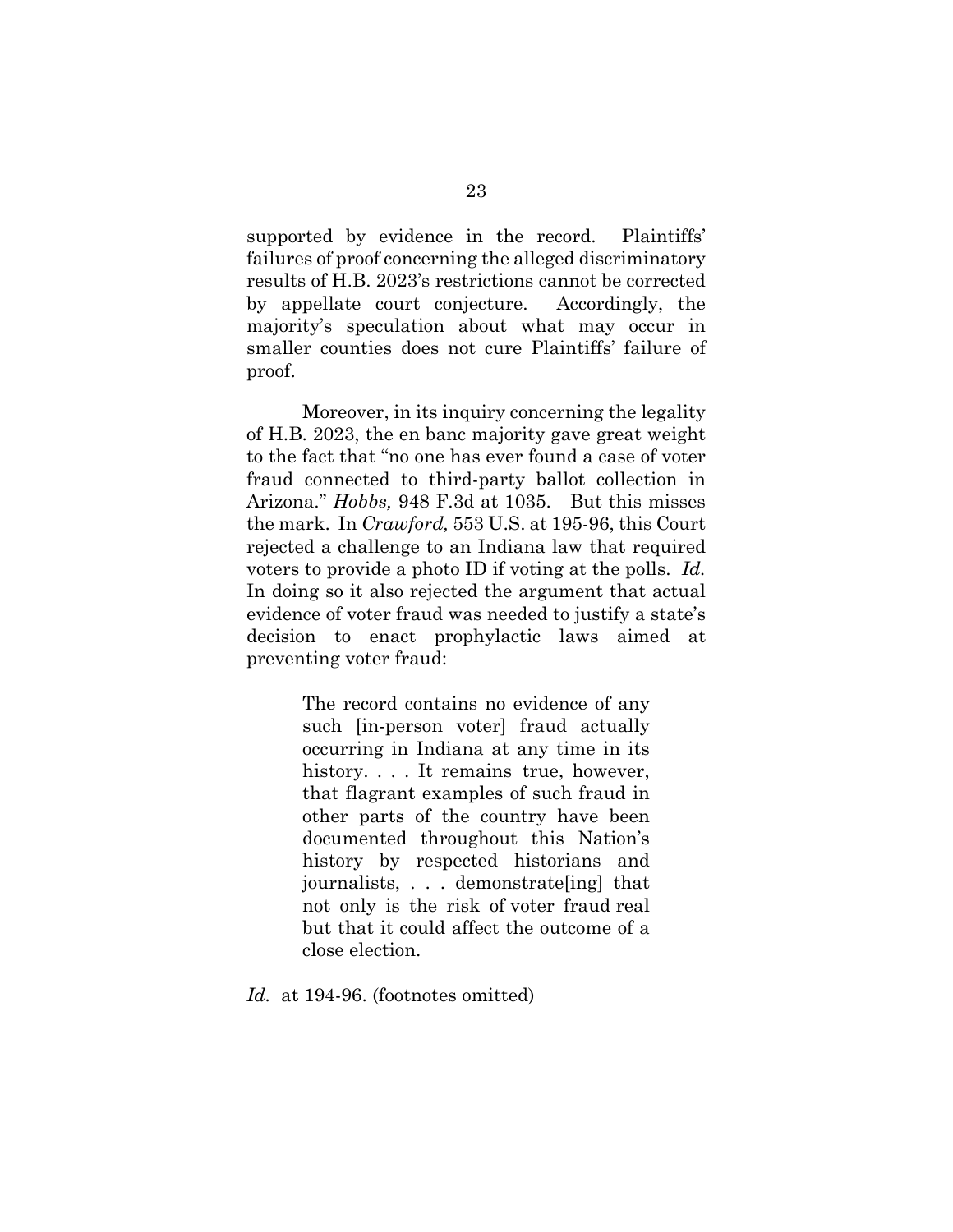*Crawford* went on to recognize that while protecting public confidence in the "legitimacy of representative government" is "closely related to the State's interest in preventing voter fraud, public confidence in the integrity of the electoral process has independent significance." *Id.* at 197. Unregulated collection of third-party ballots can undermine public confidence in the integrity of elections. This is demonstrated by the ballot collection fraud that recently occurred in North Carolina in 2018.[10](#page-29-0)

Arizona's interest in preventing voter fraud and protecting public confidence in the electoral process provided two legitimate bases for enacting anti-fraud election regulations, such as H.B. 2023, without any direct evidence that ballot-collection fraud had been committed in the State. The en banc majority's failure to "even mention *Crawford*" in its opinion may indicate that it overlooked *Crawford* and did not "grapple with its consequences on this case." *Hobbs,* 948 F.3d at 1059. (O'Scannlain, J. dissenting). The majority failed to recognize that *Crawford* clearly indicated that states do not have to have evidence of voter fraud to enact prophylactic statutes against fraud. That failure caused the majority to place undue importance on the lack of such evidence in this case. The majority erred in believing that the lack of voter fraud evidence weighed in favor of Plaintiffs'

<span id="page-29-0"></span><sup>10</sup> *See* "Election Fraud in North Carolina Leads to New Charges for Republican Operative," *The New York Times*, available at [https://www.nytimes.com/2019/07/30/us/mccrae](https://www.nytimes.com/2019/07/30/us/mccrae-dowless-indictment.html)[dowless-indictment.html.](https://www.nytimes.com/2019/07/30/us/mccrae-dowless-indictment.html)